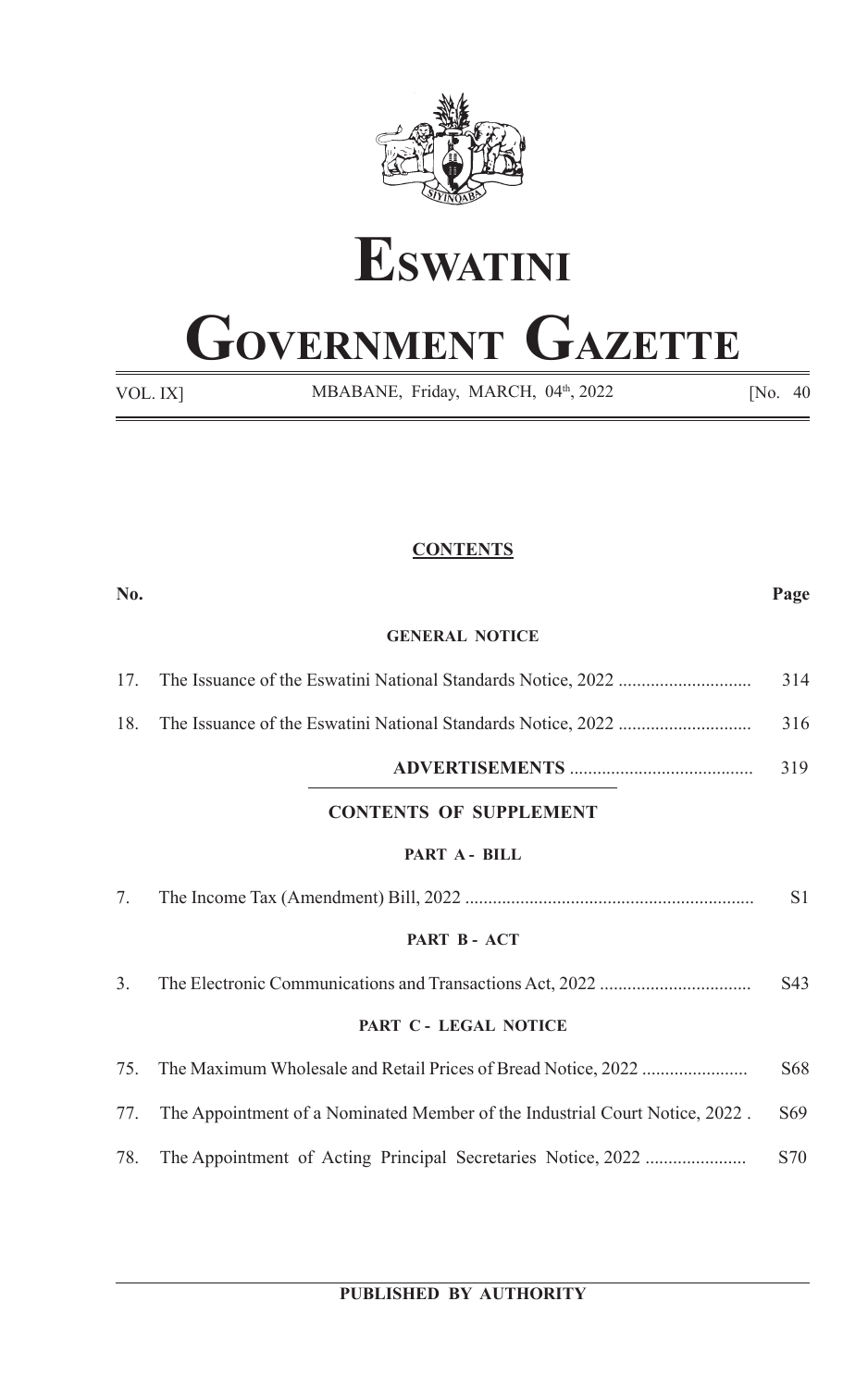**PART B**

## THE ELECTRONIC COMMUNICATIONS AND TRANSACTIONS ACT, 2022

(Act No. 3 of 2022)



**I ASSENT** 

**MSWATI III** KING OF THE KINGDOM OF ESWATINI

Date: 23<sup>rd</sup> February, 2022

**AN ACT** to regulate electronic transactions, electronic communications and the use of e-government services and provide for other incidental matters.

**ENACTED** by the King and Parliament of Eswatini.

# ARRANGEMENT OF SECTIONS

# **PART I PRELIMINARY PROVISIONS**

## *Sections*

- 1. Short title and Commencement
- 2. Interpretation
- 3. Scope of Application
- 4. Variation by agreement

## **PART II LEGAL EFFECT OF ELECTRONIC COMMUNICATION**

- 5. Legal recognition of electronic communications
- 6. Writing
- 7. Electronic signature

## **PART III ELECTRONIC TRANSACTIONS**

- 8. Formation and validity of contracts
- 9. Variation by agreement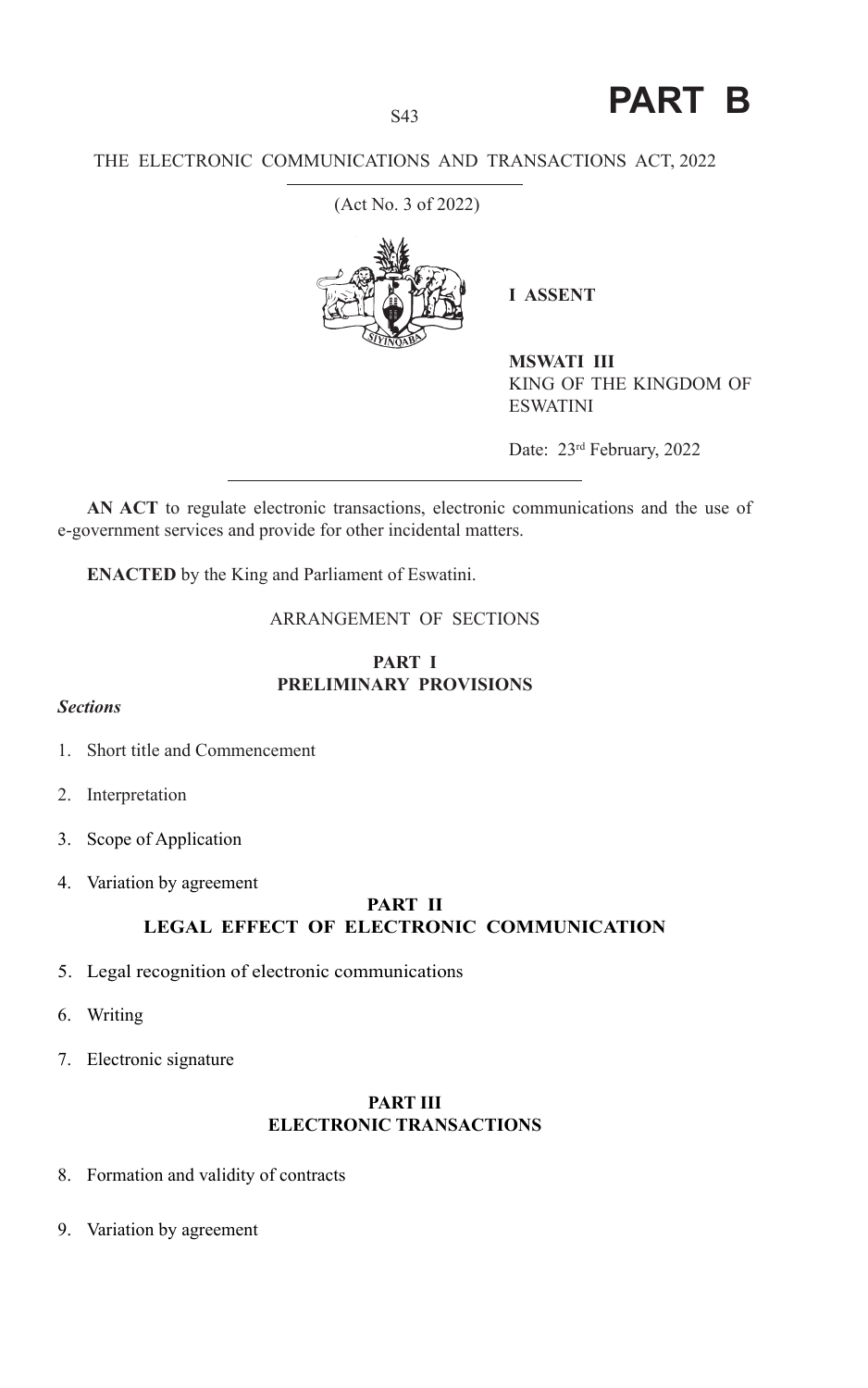- 10. Time of dispatch of electronic communications
- 11. Time of receipt of electronic communications
- 12. Place of dispatch and receipt of electronic communications
- 13. Time of contract formation
- 14. Automated transactions
- 15. Input errors

## PART IV **ELECTRONIC COMMERCE**

- 16. Attribution
- 17. Original information
- 18. Retention of records
- 19. Production of document or information
- 20. Notarisation, acknowledgement and certification
- 21. Other requirements

# PART VI **CRYPTOGRAPHY PROVIDERS**

- 22. Register of cryptography providers
- 23. Registration compulsory
- 24. Restrictions on disclosure of information

## PART VII **E-GOVERNMENT SERVICES**

- 25. Acceptance of electronic filing and issuing of documents
- 26. Requirements may be specified
- 27. Use of information technology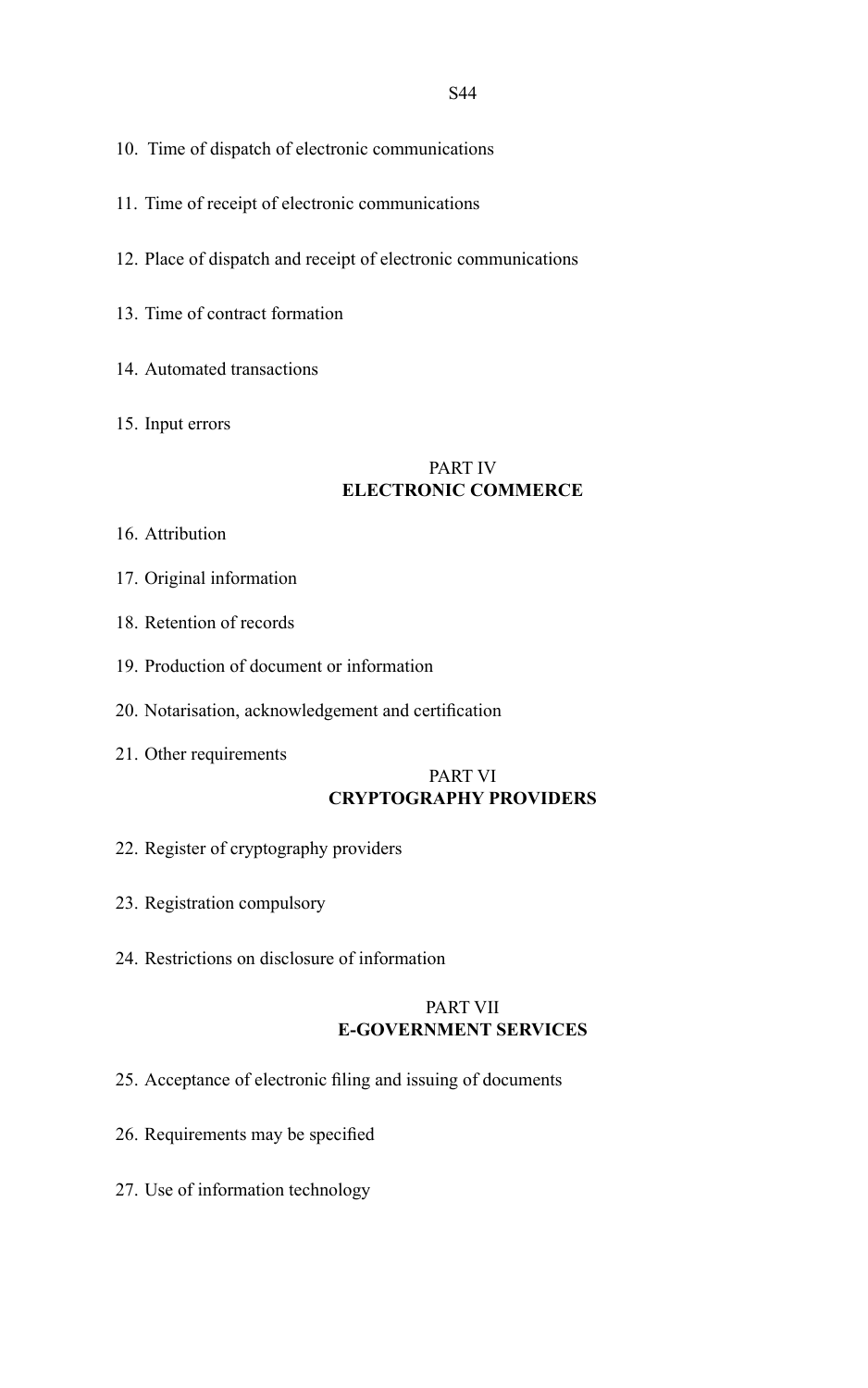# PART VIII **CONSUMER PROTECTION**

- 28. Scope of application
- 29. Obligations of suppliers
- 30. Performance
- 31. Cooling-off period
- 32. Applicability of foreign law
- 33. Non-exclusion
- 34. Unsolicited electronic communications
- 35. Complaints

## PART IX **LIMITATION OF LIABILITY OF SERVICE PROVIDERS**

- 36. Mere conduit
- 37. Caching
- 38. Hosting
- 39. Information location services
- 40. Take-down notification
- 41. No general obligation to monitor
- 42. Recognition of representative body
- 43. Conditions for eligibility
- 44. Savings

# PART X **GENERAL PROVISIONS**

- 45. Offence by body corporate
- 46. Limitation of liability
- 

47. Regulations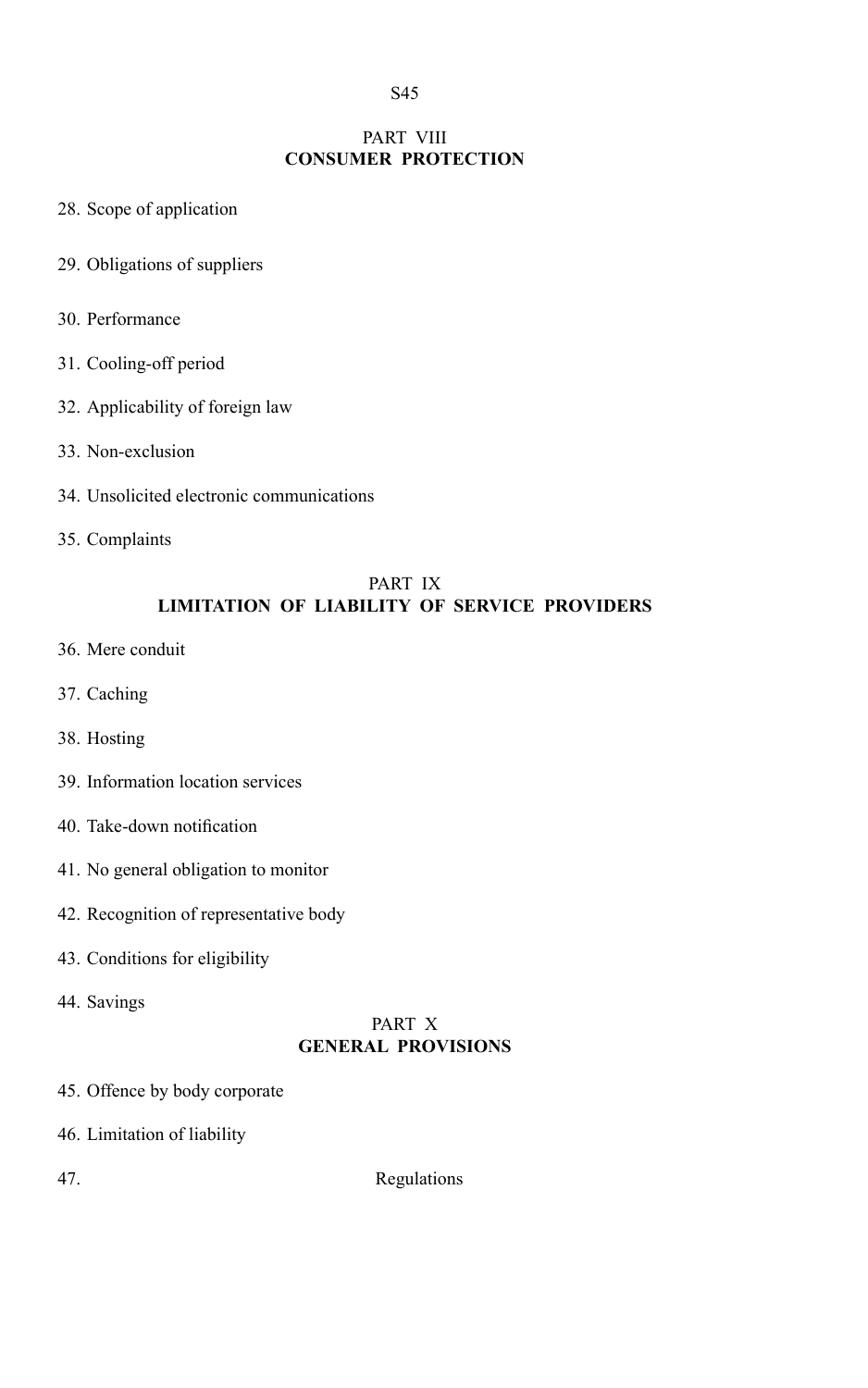# PART I **PRELIMINARY PROVISIONS**

## *Short title and Commencement*

1. (1) This Act may be cited as the Electronic Communications and Transactions Act, 2022.

(2) This Act shall come into force on such date as the Minister may, by notice published in the Gazette, determine.

## *Interpretation*

2. In this Act, unless the context otherwise requires-

"addressee" in respect of an electronic communication, means a party who is intended by the originator to receive electronic communication, but does not include the party acting as an intermediary in respect of that electronic communication;

"automated message system" means a pre-programmed system, or other automated system, used to initiate an action or respond to electronic communications; or generate other performances in whole or in part without review or intervention by a party each time an action is initiated or a response is generated by the system;

"cache" means high-speed memory that stores data for relatively short periods in an information system in order to speed up data transmission or processing;

"consumer" means any natural person or non-profit organisation who enters or intends to enter into an electronic transaction with a supplier for the goods or services offered by that supplier;

"cryptography provider" means any person who provides or who proposes to provide cryptography services or cryptography products or systems;

"cryptography service" means any service which is provided to a sender or a recipient of an electronic communication or to anyone storing an electronic communication, and which is designed to facilitate the use of cryptographic techniques for the purpose of ensuring-

- (a) that such data or electronic communication can be accessed or can be put into an intelligible form only by certain persons;
- (b) that the authenticity or integrity of such data or electronic communication is capable of being ascertained,
- (c) but does not include the supply of, or of any right to use, computer software or computer hardware except where the supply is integral to the provision of cryptography services not consisting in such supply;

"data message" means information generated, sent, received, or stored by electronic, magnetic, optical or similar means including, but not limited to, electronic data interchange (EDI), electronic mail, mobile communications (such as SMS messages) and audio or video recordings;

"direct costs" mean costs incurred such as transport costs or postage when returning goods or services but excludes any handling fees;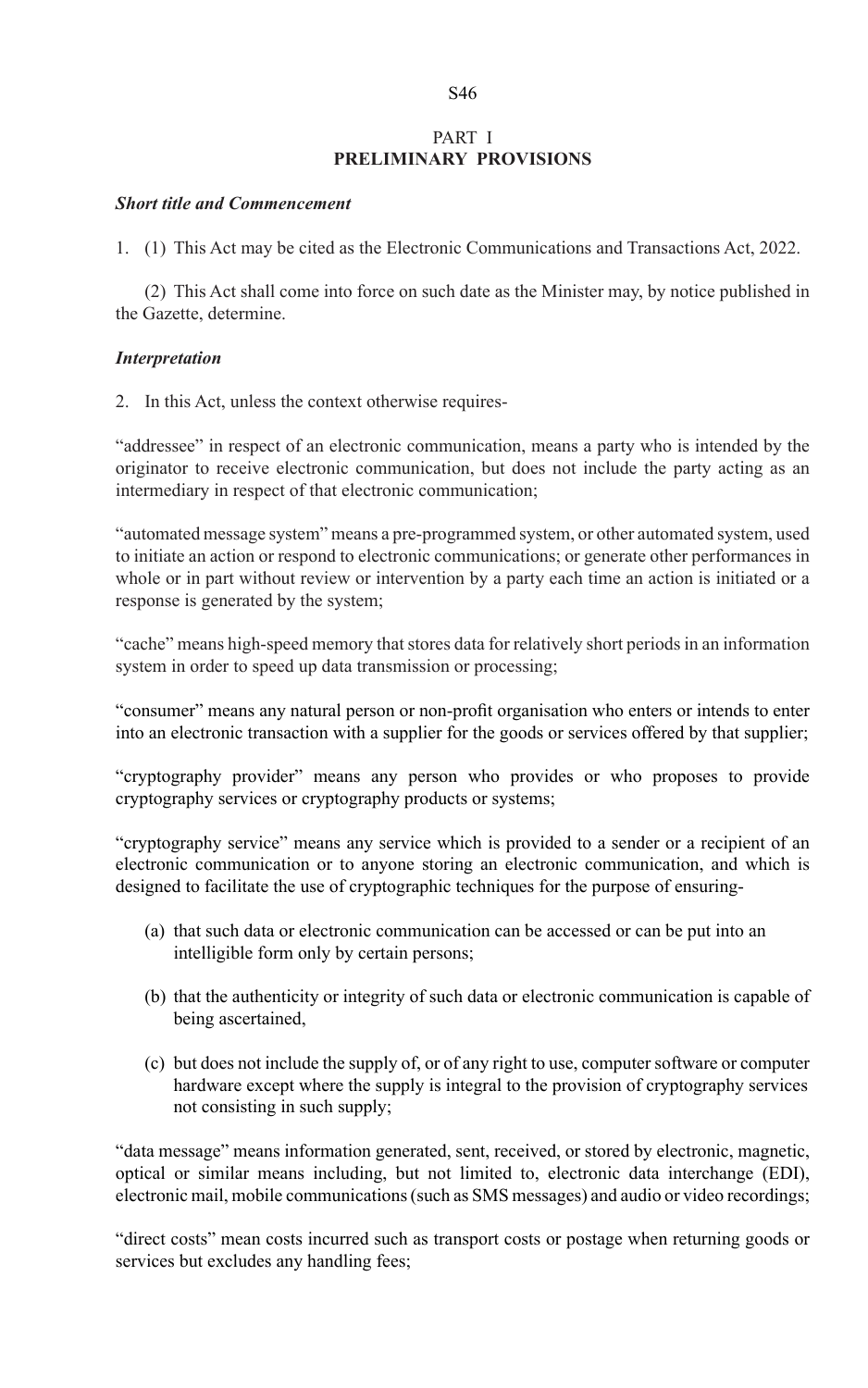"Director'' means the Director responsible for Communications or Government Computer Services:

"e-government services" means any public service provided by means of electronic communications by any public office or any automated means intended for public service;

"electronic communications service" shall have the same meaning as in the Electronic Communications Act, 2013;

"end-user" means a person who has contracted for, or who requests, a communications service

"electronic communication" means communication made by means of a data message;

"electronic data interchange (EDI)" means the electronic transfer of structured data from one information system to another in accordance with agreed standards;

"electronic record" means a record in the form of a stored electronic communication;

"electronic signature" means data, including an electronic sound, symbol or process, executed or adopted to identify a party and to indicate the approval or intention of that party in respect of the information contained in the electronic communication and which is attached to or logically associated with such electronic communication;

"electronic transaction" means a transaction, action or set of actions of either a commercial or a non-commercial nature, and includes the provision of information or e-government services;

"information" includes data, text, images, sound, codes, computer programs, software and databases;

"information system" means a device or group of interconnected or related devices, including the Internet, one or more which, pursuant to a program, performs automatic processing of data or any other functions;

"information system services" means providing the connection and network facilities necessary for transmitting, hosting and routing electronic communications between or among points specified by a user of data of the choosing of the user, without modification to the content of the data sent, stored or received;

"intermediary" with respect to a particular electronic communication, means a person who, on behalf of another person, whether as agent or not, sends, receives or stores that electronic communication or provides other services with respect to that electronic communication;

"Internet" means the interconnected system of networks that connects computers around the world using the TCP/IP and includes future versions arising from it;

"law" includes any instruments having the force of law and any unwritten rule of law;

"Minister" means Minister responsible for communications;

"originator" of an electronic communication means a person or party by whom, or on whose behalf, the electronic communication purports to have been sent or generated prior to storage, if any, but it does not include a person or party acting as an intermediary with respect to that electronic communication;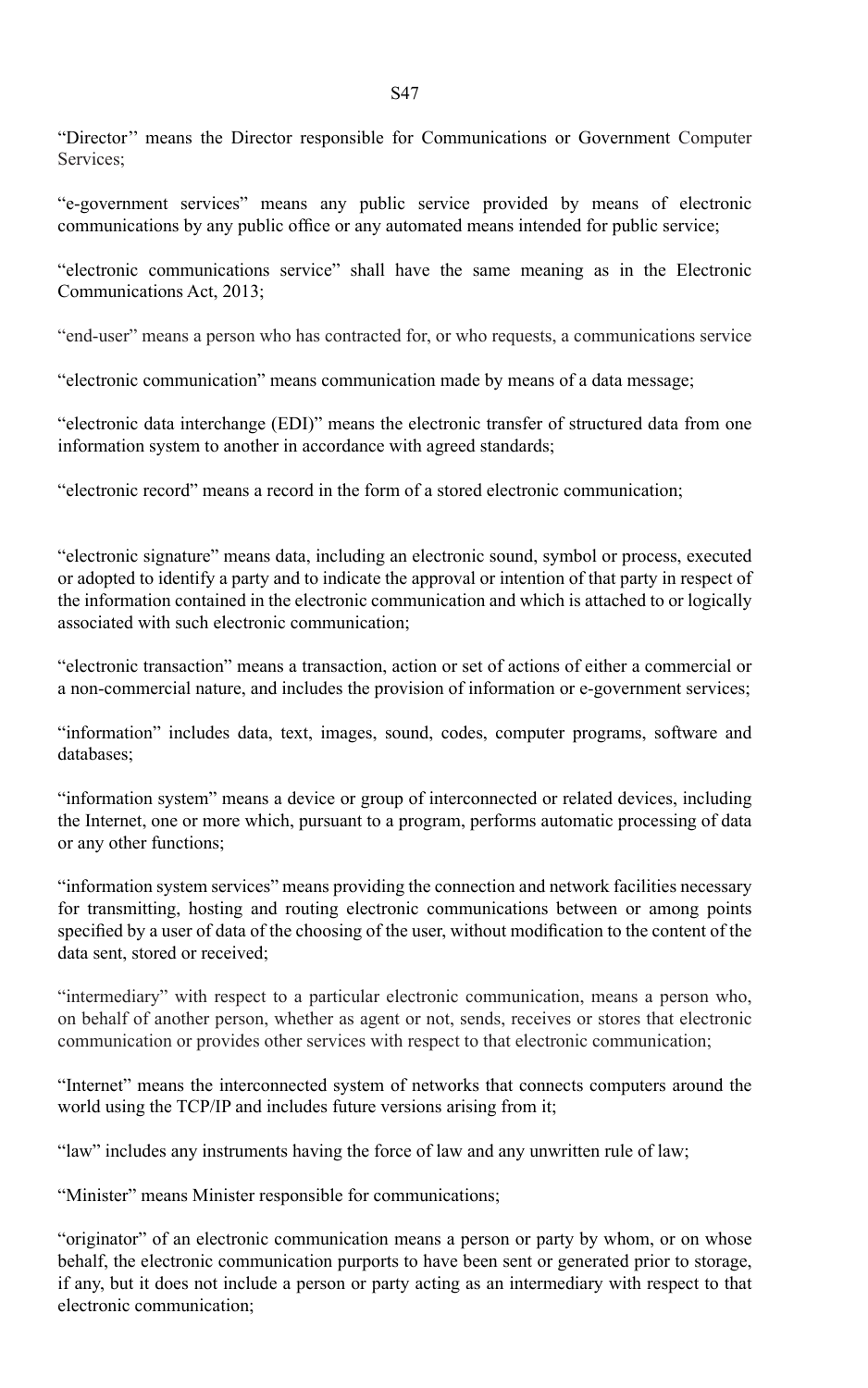"place of business" means any place where a party maintains a non-transitory establishment to pursue an economic activity other than the temporary provision of goods or services out of a specific location;

"prescribe" means prescribe by regulation under this Act;

"program" means a set of instructions fixed or stored in any manner or form and which, when used directly or indirectly in an automated system, directs its operations to bring about a result;

"public body" means department or ministry of the Government, organ of State, public enterprise unit or service commission;

"relevant authorities" are authorities provided for and specified in this Act or any other person or a body as the Minister may appoint by notification in *Gazette* in relation to administration and enforcement of any matter governed by this Act and a "relevant authority" is any one of them;

"relevant subjects" are persons or entities regulated by relevant authorities;

"relevant parts of this Act" are Parts of this Act administered and enforced by relevant authorities;

"secure electronic signature" means a signature duly recognised in terms of section 7, which is created and can be verified through the application of a security procedure or combination of security procedures that ensures that an electronic signature-

- (a) is unique to the signer for the purpose for which it is used;
- (b) can be used to identify objectively the signer of the electronic communication;
- (c) was created and affixed to the electronic communication by the signer or using a means under the sole control of the signer; and
- (d) was created and is linked to the electronic communication to which it relates in a manner such that any changes in the electronic communication would be revealed;

"service provider" means a person or party that makes information system services available;

"signed" or "signature" and its grammatical variations include any symbol executed or adopted, or any methodology or procedure employed or adopted, by a person with the intention of authenticating a record, including electronic or digital methods.

## *Scope of Application*

3. (1) This Act shall apply in respect of any electronic transaction, or electronic communication used or intended to be used in relation to an electronic transaction, except where, and if applicable, to the extent, that it is excluded in subsection (3).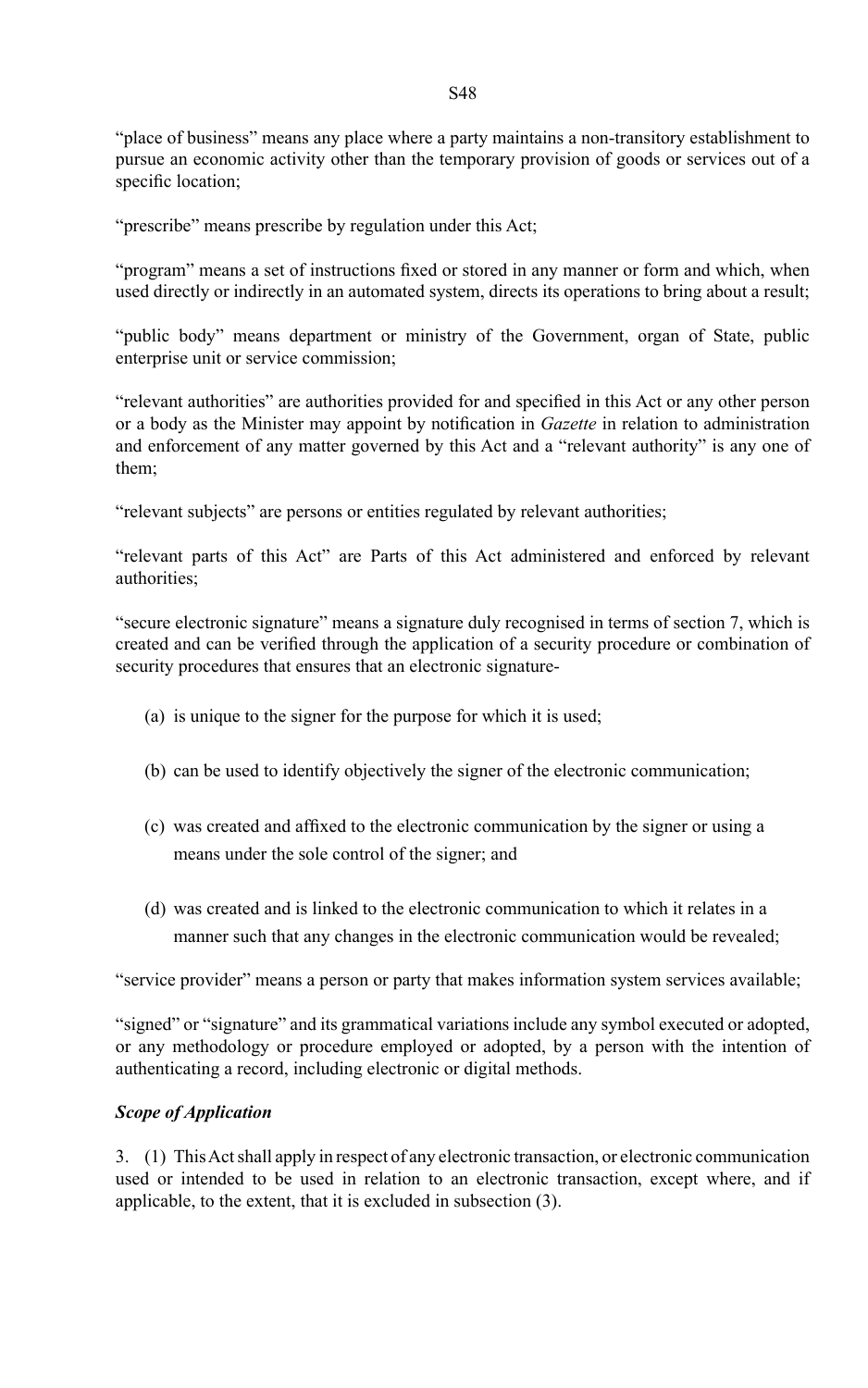(2) This Act does not limit the operation of any law that expressly authorises or regulates the use of electronic communications, including any requirement by or under a law for information to be posted or displayed in a specified manner, or for any information or document to be transmitted by a specified method.

(3) The provisions of Parts II and III shall not apply to any law requiring writing or signatures in-

- (a) the creation or execution of a will;
- (b) negotiable instruments;
- (c) the creation, performance or enforcement of an indenture, declaration of trust or power of attorney with the exception of constructive and resulting trusts;
- (d) any contract for the sale or other disposition of immovable property, or any interest in such property;
- (e) the conveyance of immovable property or the transfer of any interest in immovable property; or
- (f) documents of title.

(4) Nothing in this Act shall be construed as requiring any person to use or to accept electronic communications or prohibiting a person engaging in an electronic transaction or electronic commerce from establishing reasonable requirements about the manner in which it will accept electronic communications.

(5) Notwithstanding the provisions of subsection (3), an agreement by a person to use or accept electronic communications may be inferred from the conduct of that person.

(6) Part VI of this Act shall not apply to the national intelligence agencies and such institutions as the Minister may exempt by notice published in the gazette.

#### *Variation by agreement*

4. (1) The provisions of sections 5 and 6 may be varied by agreement between the parties involved in the creating, generating, sending, receiving, storage or otherwise processing or using the electronic record.

(2) Subsection (1) does not affect any right that may exist to modify by agreement any law referred to in Part II.

## PART II **LEGAL EFFECT OF ELECTRONIC COMMUNICATION**

#### *Legal recognition of electronic communications*

5. (1) A data message shall not be denied legal effect, validity or enforceability on the ground that it is in the form of an electronic communication.

(2) A declaration, statement or action shall not be denied legal effect, validity or enforceability solely on the grounds that it is in the form of an electronic communication.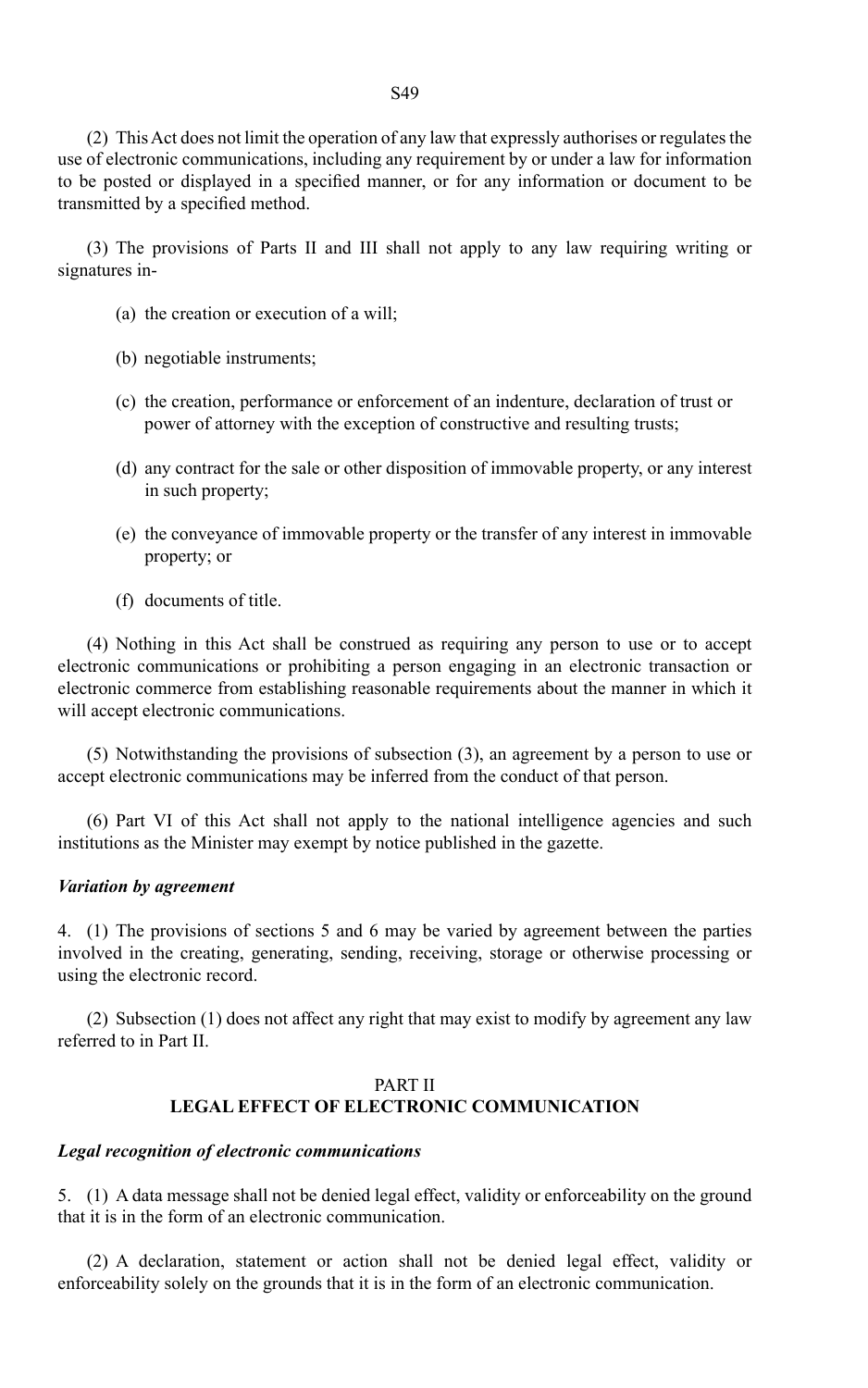(3) A record or information shall not be denied legal effect, validity or enforceability on the ground that it is not contained in the data message that is giving rise to its legal effect, validity or enforceability but it is referred to in such data message.

(4) Information incorporated in a record or agreement shall be regarded as having been incorporated into a data message if such information is-

- (a) referred to in a way in which any person would have noticed the reference to it and incorporation of it; or
- (b) accessible in a form in which it may be read, stored, and retrieved by the other party whether electronically or as a computer printout as long as such information is reasonably capable of being reduced into electronic form by the party incorporating it.

# *Writing*

6. (1) Where a law requires any information or record to be in writing or provides for certain consequences if it is not, an electronic communication satisfies that law if the information or record is accessible so as to be usable for subsequent reference.

(2) Subsection (1) applies whether the requirement is in the form of an obligation or whether the law simply provides consequences for the information not being in writing.

- (3) For the purposes of this section, an electronic communication includes-
	- (a) making an application;
	- (b) making, filing or lodging a claim;
	- (c) giving, sending or serving a notification;
	- (d) filing or lodging a return;
	- (e) making a request;
	- (f) making a declaration or demand;
	- $(g)$  filing, lodging or issuing a certificate;
	- (h) making, varying or cancelling an election;
	- (i) filing or lodging an objection;
	- (j) giving a statement of reasons; and
	- (k) any other such document or instrument as may be prescribed by Regulation.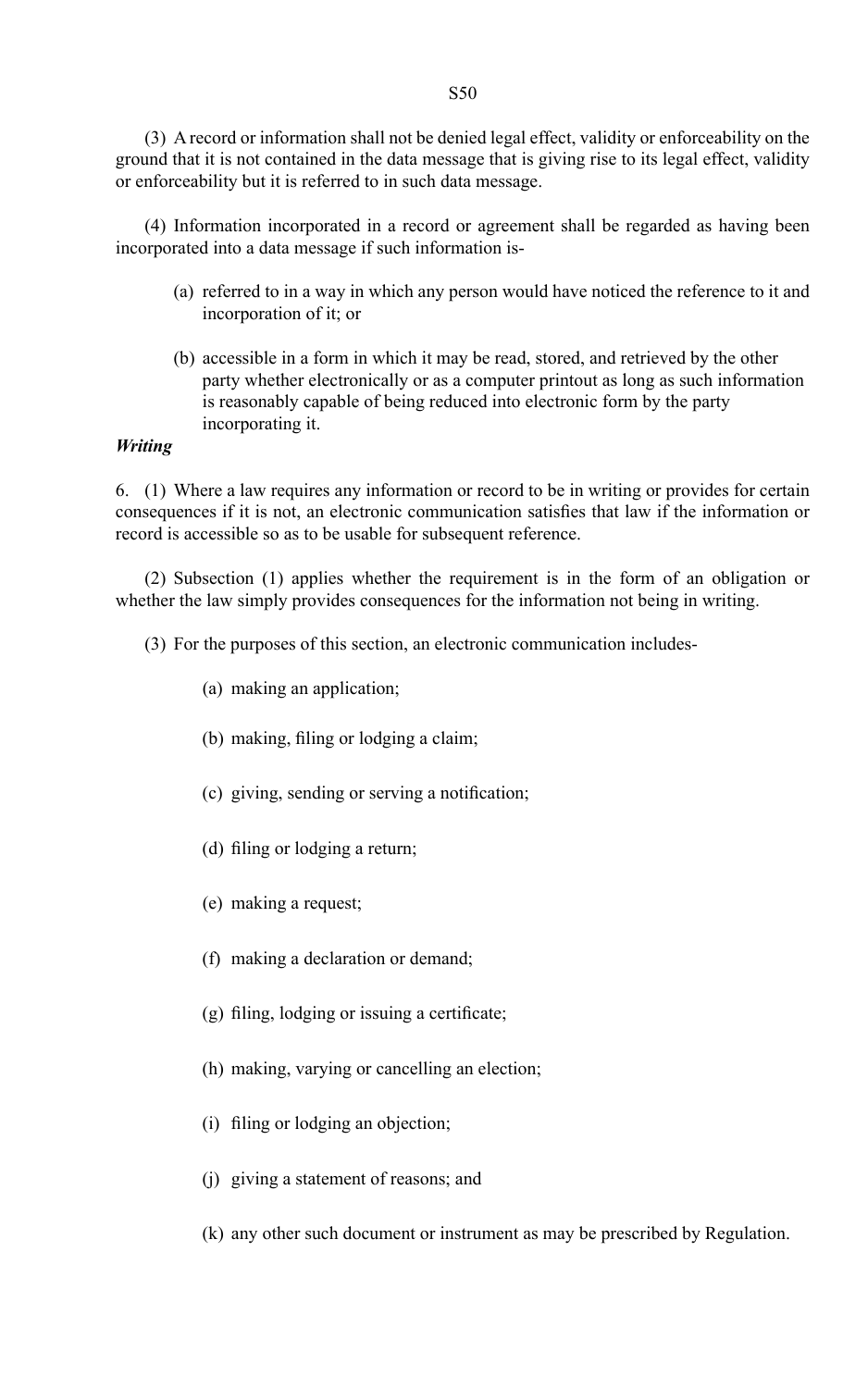## *Electronic signature*

7. (1) Where a law requires the signature of a person, that requirement shall be by an electronic signature as prescribed by regulations under the Electronic Records (Secure Electronic Signature) Regulations, 2016 and this Act.

(2) The requirement for an electronic signature referred to in subsection (1) shall be met where-

- (a) the method is used to identify the person and to indicate the intention of a person in regard to the information communicated; and
- (b) at the time the method was used, the method was as reliable as was appropriate for the purposes for which the information was communicated in light of all the relevant circumstances.

(3) Where two persons agree to make use of electronic signatures, they may agree to use any method of signing as they consider appropriate.

(4) Subsection (1) applies whether the requirement referred to in subsection (1) is in the form of an obligation or whether the law provides consequences for the absence of a signature.

(5) An electronic signature that is not a secure electronic signature is not subject to the presumptions set out in subsection (4) and section 16.

# PART III **ELECTRONIC TRANSACTIONS**

## *Formation and validity of contracts*

8. (1) Where an electronic communication is used in the formation of a contract, that contract shall not be denied legal effect, validity or enforceability on the sole ground that an electronic communication was used to make an offer or to accept an offer for that purpose.

(2) A proposal to conclude a contract made through one or more electronic communications, which is not addressed to one or more specific parties but is generally accessible to parties making use of information systems including a proposal that makes use of interactive applications for the placement of orders through such information systems is to be considered as an invitation to make an offer, unless it clearly indicates the intention of the party making the proposal to be bound in case of acceptance.

## *Variation by agreement*

9. The provisions under this Part apply, unless the parties involved in generating, sending, receiving, storing or otherwise processing electronic communications, have agreed otherwise.

## *Time of dispatch of electronic communications*

10. (1) The dispatch of an electronic communication occurs when it enters an information system outside the control of the originator or of the person who sent the electronic communication on behalf of the originator.

(2) Where the originator and the addressee are in the same information system, the dispatch of an electronic communication occurs when it is capable of being retrieved by the addressee.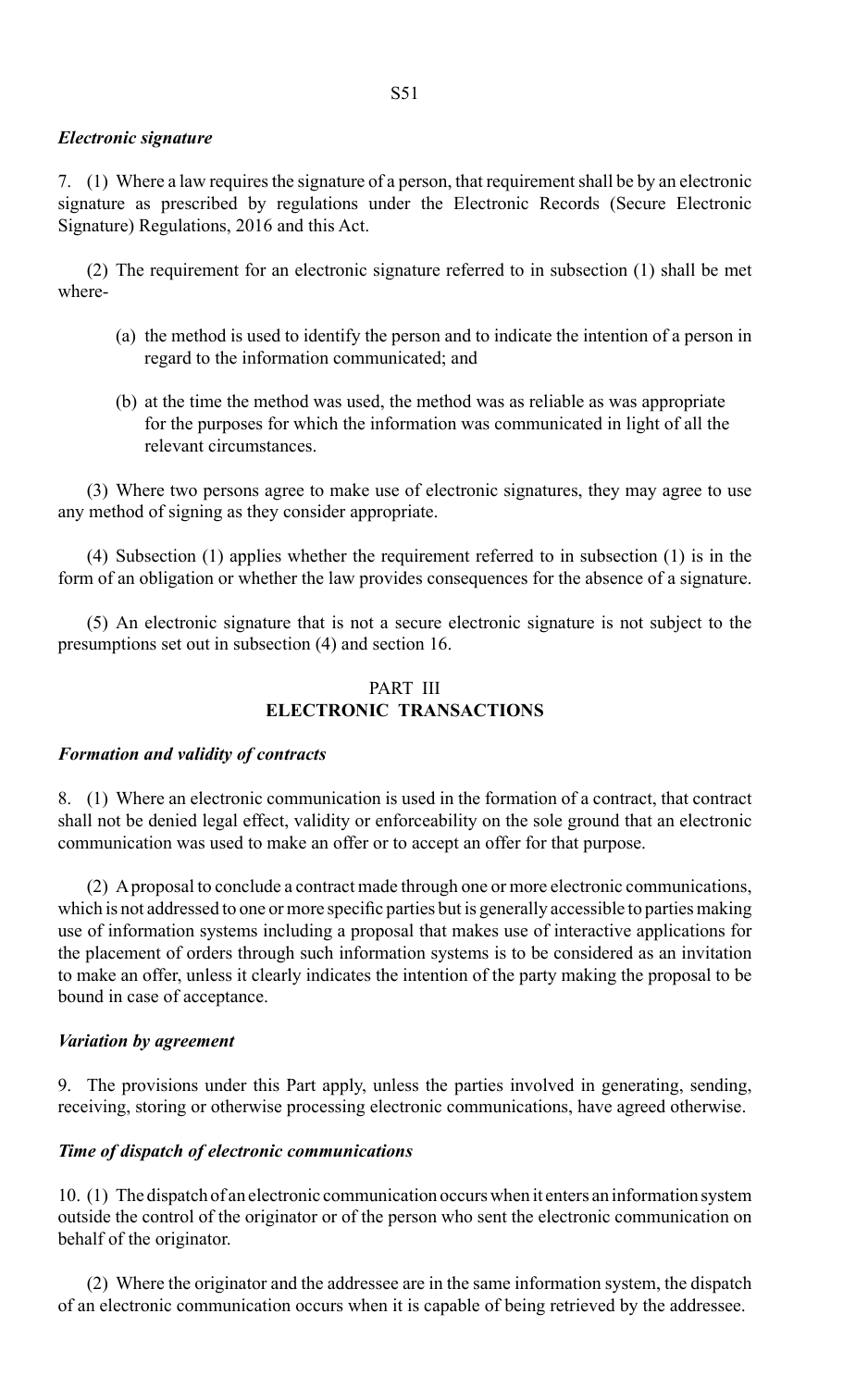## *Time of receipt of electronic communications*

11. (1) If the addressee has designated an information system for the purpose of receiving electronic communications, the time of receipt of an electronic communication is determined-

- (a) at the time when the electronic communication enters the designated information system; or
- (b) when the electronic communication is sent to an information system of the addressee that is not the designated information system, at the time when the electronic communication is capable of being retrieved by the addressee at that address and the addressee becomes aware that the electronic communication has been sent to that address.

(2) An electronic communication is deemed to be capable of being retrieved by the addressee for the purposes of subsection  $9(2)$  and paragraph (b) of subsection (1) when it reaches the electronic address of the addressee.

(3) If the addressee has not designated an information system, receipt occurs when the electronic communication is retrieved by the addressee, or should reasonably have been retrieved by the addressee.

## *Place of dispatch and receipt of electronic communications*

12. (1) An electronic communication is deemed to have been dispatched at the place where the originator has its place of business, and is deemed to be received at the place where the addressee has its place of business.

- (2) For the purposes of subsection (1)-
	- (a) if the originator or the addressee has more than one place of business, the place of business is-
		- (i) that which has the closest relationship to the underlying transaction having regard to the circumstances known or contemplated by the parties at any time before or at the conclusion of the contract; or,
		- (ii) if there is no underlying transaction, the principal place of business.
	- (b) if the originator or the addressee does not have a place of business, reference is to be made to the that person's habitual place of residence; and
	- (c) the "usual place of residence", in relation to a body corporate, means the place where it is incorporated or otherwise legally constituted.

(3) This section shall apply notwithstanding that, the place where the information system supporting an electronic address is located may be different from the place where the electronic communication is deemed to be dispatched or deemed to be received under this section.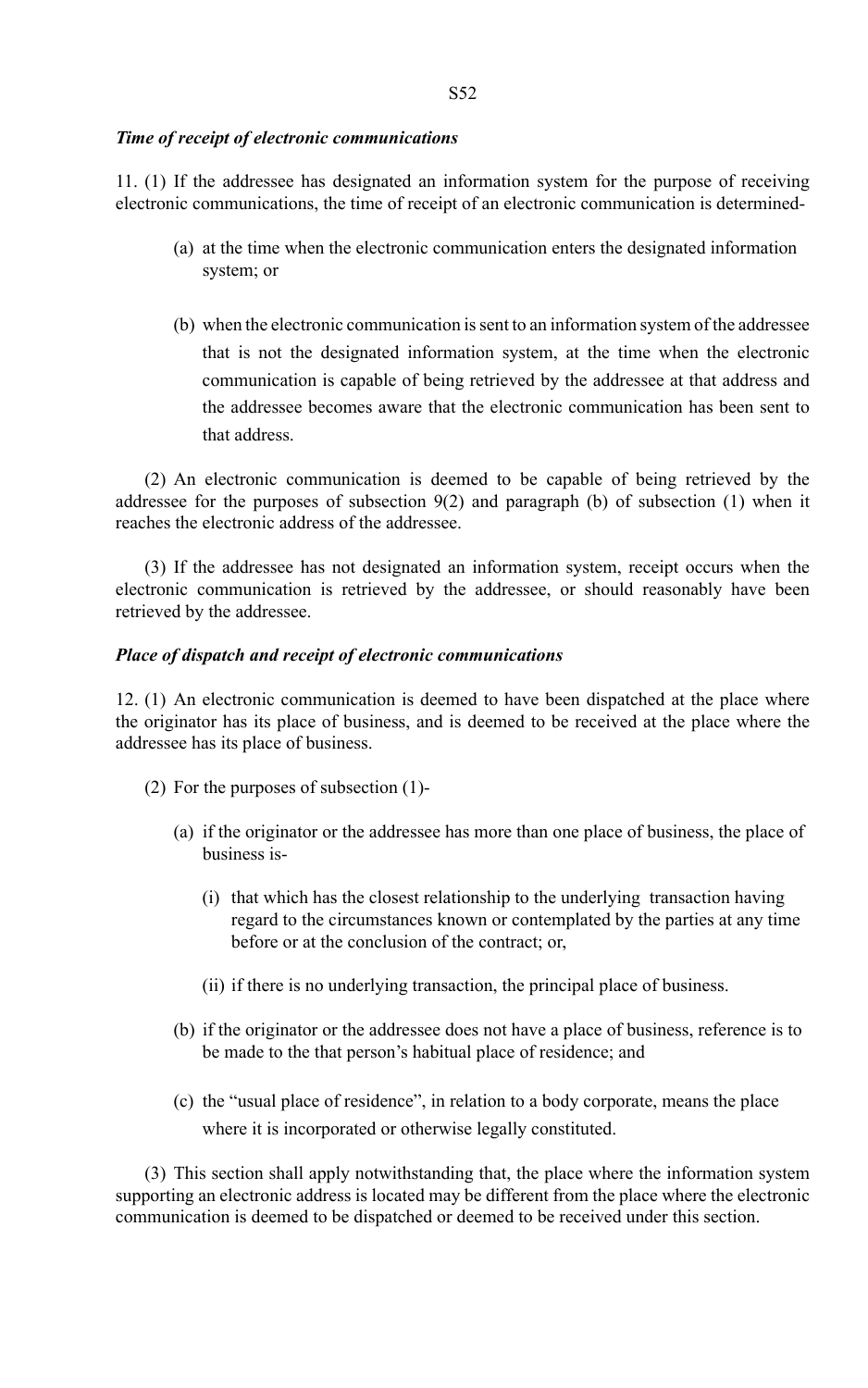## *Time of contract formation*

13. (1) Where parties conclude a contract by means of electronic communications, such contract is formed at the time when and the place where the acceptance of the offer becomes effective.

(2) An offer in the form of an electronic communication becomes effective at the time it is received by the offeree.

(3) The acceptance of an offer by means of an electronic communication becomes effective at the time that it is received by the offeror.

## *Automated transactions*

14. A contract formed by the interaction of an automated message system and a natural person, or by the interaction of automated message systems, shall not be denied legal effect, validity or enforceability on the sole ground that no natural person reviewed each of the individual actions carried out by the systems or the resulting contract.

## *Input errors*

15. (1) Where a natural person makes an input error in an electronic communication exchanged with the automated message system of another party and the automated message system does not provide the person with an opportunity to correct the error, that person, or the party on whose behalf that person was acting, has the right to withdraw the electronic communication in which the input error was made if-

- (a) the person, or the party on whose behalf that person was acting, notifies the other party of the error, not later than fourteen(14) days after having learned of the error and indicates that they made an error in the electronic communication;
- (b) the person, or the party on whose behalf that person was acting, takes reasonable steps, including steps that conform to the other party's instructions, to return the goods or services received, if any, as a result of the error or, if instructed to do so, to destroy the goods or services, or to cancel the input error;
- (c) the person, or the party on whose behalf that person was acting, has not used or received any material benefit or value from the goods or services, or the input error, if any, from the other party;
- (d) if a person has paid for any goods or services prior to exercising a right referred to in subsection (1), such person is entitled to a full refund of such payment, and the refund shall be made within thirty days of the date of cancellation.

(2) Nothing in this section affects the application of any law that may govern the consequences of any errors made during the formation or performance of the type of contract in question other than an input error that occurs in the circumstances referred to in subsection (1).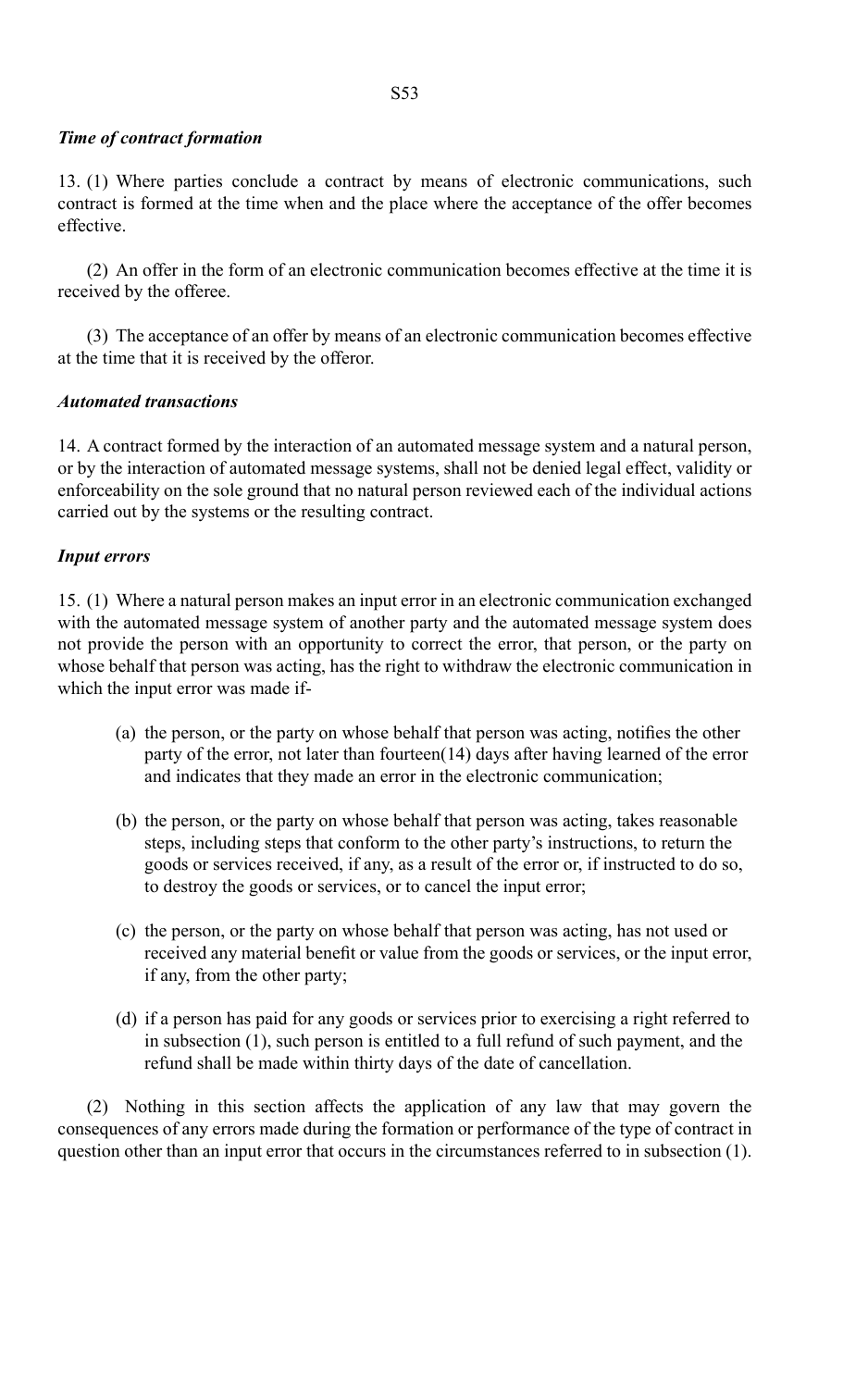# PART IV **ELECTRONIC COMMERCE**

## *Attribution*

16. (1) An electronic communication is that of the originator if it was sent by-

- (a) the originator personally;
- (b) by a person who had the authority to act on behalf of the originator in respect of that electronic communication; or
- (c) by an information system programmed by or on behalf of the originator to operate automatically.

(2) A secure electronic signature shall be deemed to have been applied by the holder of the secure electronic signature, unless the contrary is proved.

## *Original information*

17. (1) Where the law requires information to be presented or retained in its original form, that requirement is met by an electronic communication if-

- (a) there exists a reliable assurance as to the integrity of the information from the time when it was first generated in its final form, as an electronic communication or otherwise; and
- (b) where it is required that information be presented, that information is capable of being displayed in the form of an electronic communication to the person to whom it is to be presented.

(2) Sub-section (1) applies whether the requirement referred in it is in the form of an obligation or whether the law provides consequences for the information not being presented or retained in its original form.

- (3) For the purposes of paragraph (a) of subsection (1)-
	- (a) the criteria for assessing integrity shall be whether the information has remained complete and unaltered, apart from the addition of any endorsement and any change which arises in the normal course of communication, storage and display; and
	- (b) the level of reliability shall be assessed in the light of the purpose for which the information was generated and in the light of all the relevant circumstances.

## *Retention of records*

18. (1) Where the law requires that certain documents, records or information be retained, that requirement is met by electronic record retention, providing that-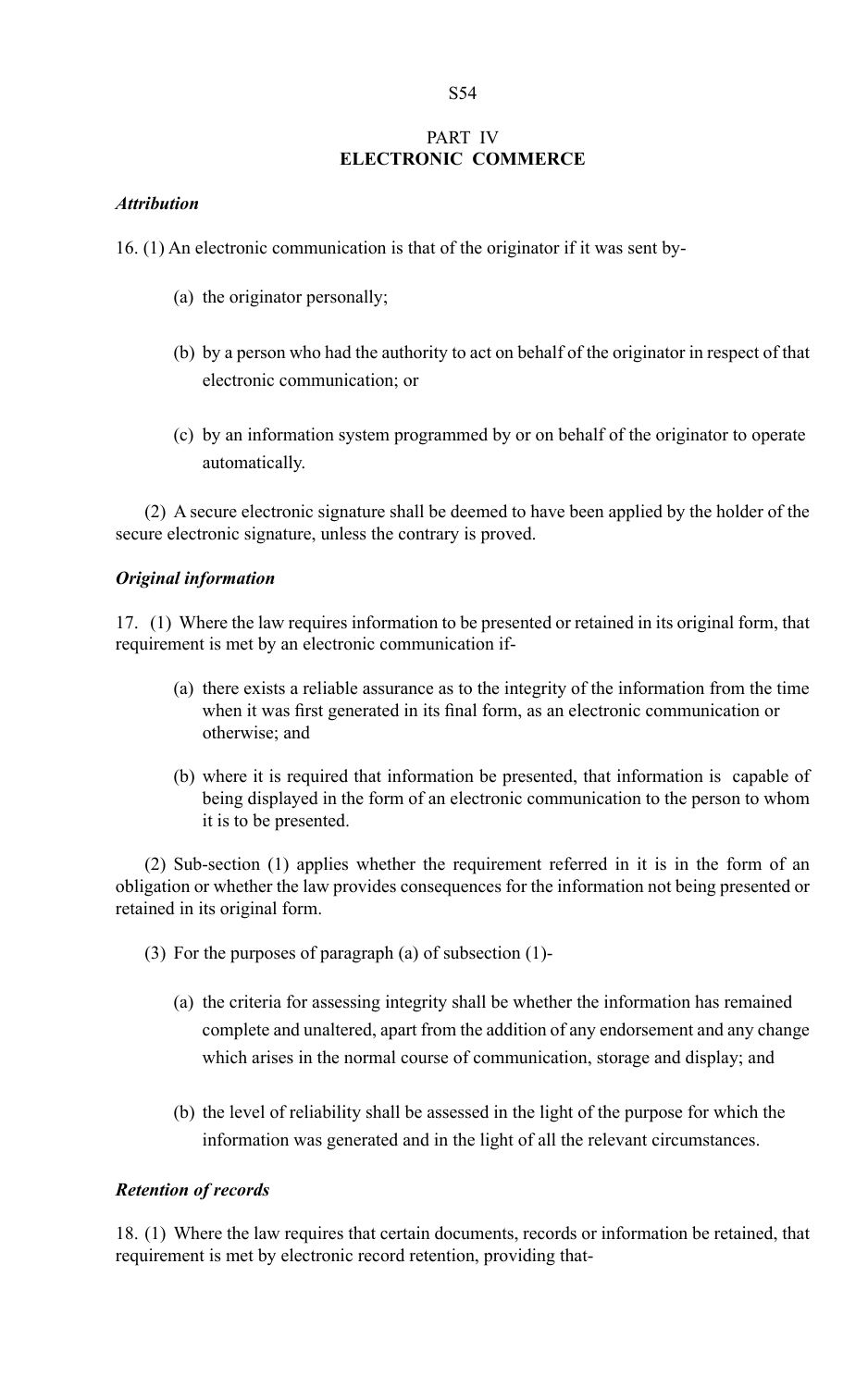- (a) the electronic record contained therein is an electronic communication;
- (b) the electronic record is retained in the format in which it was generated, sent or received, or in a format which can be demonstrated to represent accurately the information generated, sent or received; and
- (c) such electronic record is retained in a form that enables the identification of the origin and destination of an electronic record or electronic communication and the date and time when it was first generated, sent or received, and the date and time it was first retained.

(2) An obligation to retain documents, records or information in accordance with subsection (1) shall not extend to any information of which the sole purpose is to enable the message to be sent or received.

(3) A person may satisfy the requirement referred to in subsection (1) by using the services of any other person, provided the conditions set forth in paragraphs (a) to (c) of subsection (1) are satisfied.

# *Production of document or information*

19. (1) Where a law requires a person to produce a document or information, that requirement is met if the person produces, by means of an electronic communication, an electronic form of that document or information, and if-

- (a) considering all the relevant circumstances at the time that the electronic communication was sent, the method of generating the electronic form of that document provided a reliable means of assuring the maintenance of the integrity of the information contained in that document; and
- (b) at the time the electronic communication was sent, it was reasonable to expect that the information contained therein would be readily accessible so as to be usable for subsequent reference.

(2) For the purposes of subsection (1), the integrity of the information contained in a document is maintained if the information has remained complete and unaltered, except for-

- (a) the addition of any endorsement; or
- (b) any immaterial change, which arises in the normal course of communication, storage or display.

# *Notarisation, acknowledgement and certification*

20. (1) Where a law requires a signature, statement or document to be notarized, acknowledged, verified or made under oath, that requirement is met if the secure electronic signature of the person authorized to perform those acts is attached to, incorporated in or logically associated with the electronic signature or electronic communication.

 (2) Where a law requires or permits a person to provide a certified copy of a document and the document exists in electronic form, that requirement is met if the person provides a printout certified to be a true reproduction of the document or information.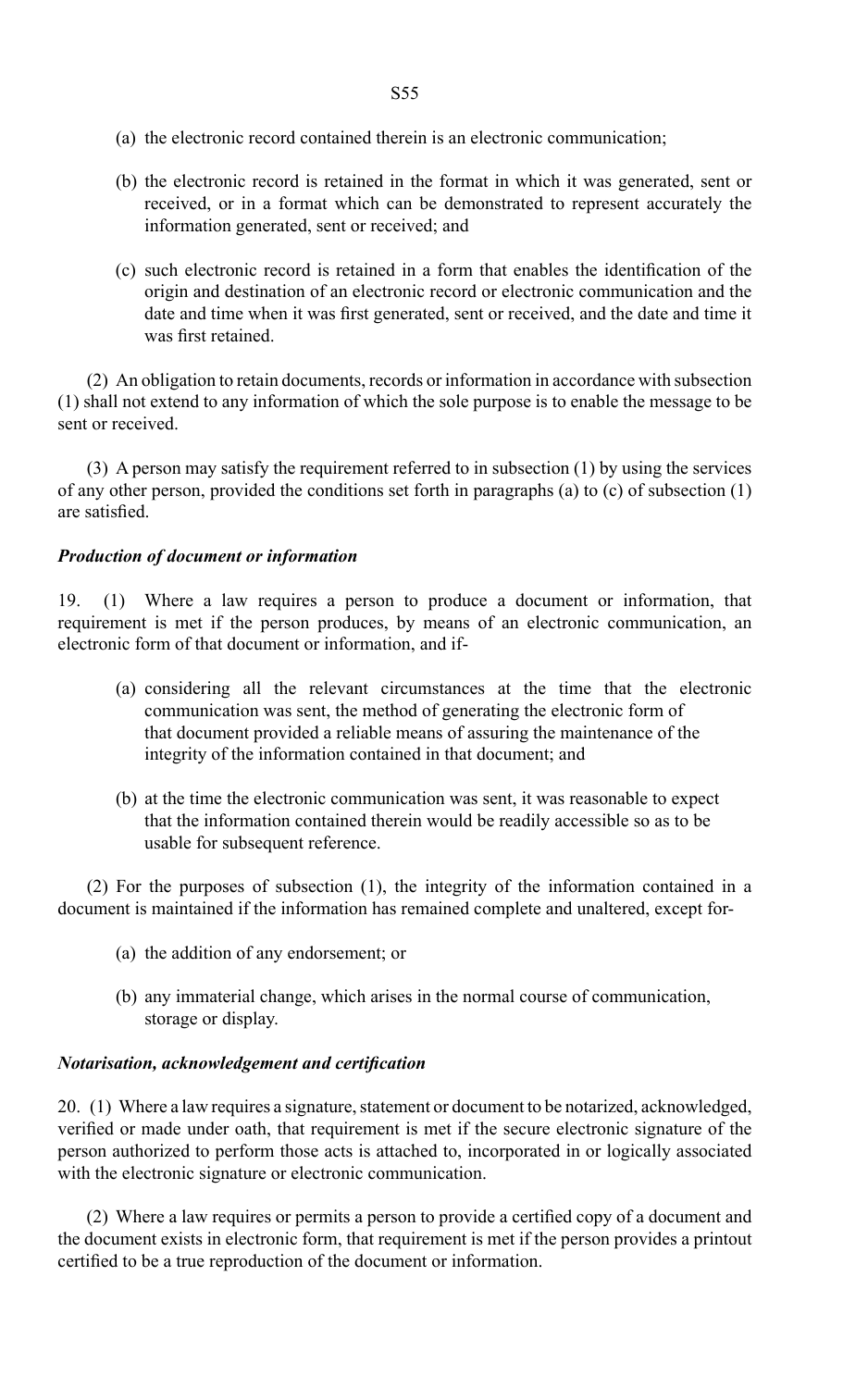(3) Where a law requires or permits a person to provide a certified copy of a document and the document exists in paper or other physical form, that requirement is met if an electronic copy of the document is certified to be a true copy thereof and the certification is confirmed by the use of a secure electronic signature.

#### *Other requirements*

21. (1) A requirement in a law for multiple copies of a document to be submitted to a single addressee at the same time is satisfied by the submission of a single electronic communication that is capable of being reproduced by that addressee.

(2) An expression in a law, whether used as a noun or verb, including the terms "document", "record", "file", "submit", "lodge", "deliver", "issue", "publish", "write in", "print" or words or expressions of similar effect, shall be interpreted so as to include or permit such form, format or action in relation to an electronic communication unless otherwise provided for in this Act.

 (3) Where a seal is required by law to be affixed to a document and such law does not prescribe the method or form by which such a document may be sealed by electronic means, that requirement is met if the document indicates that it is required to be under seal and it includes the secure electronic signature of the person by whom it is required to be sealed.

(4) Where any law requires or permits a person to send a document or information by post or similar service, that requirement is met if an electronic form of that document or information is sent to the electronic address provided by the addressee.

# PART VI **CRYPTOGRAPHY PROVIDERS**

#### *Register of cryptography providers*

22. (1) The Commission shall establish and maintain a register of cryptography providers who are for the time being approved under arrangements in force under this section.

(2) The Commission shall record the following particulars in respect of a cryptography provider in that register-

- (a) the name and address of the cryptography provider;
- (b) description of the type of cryptography service or cryptography product being provided;
- (c) such particulars as may be prescribed to identify and locate the cryptography provider or its product or services adequately; and
- (d) the conditions of the approval.

 (3) A cryptography provider is not required to disclose confidential information or trade secrets in respect of its cryptography services or products.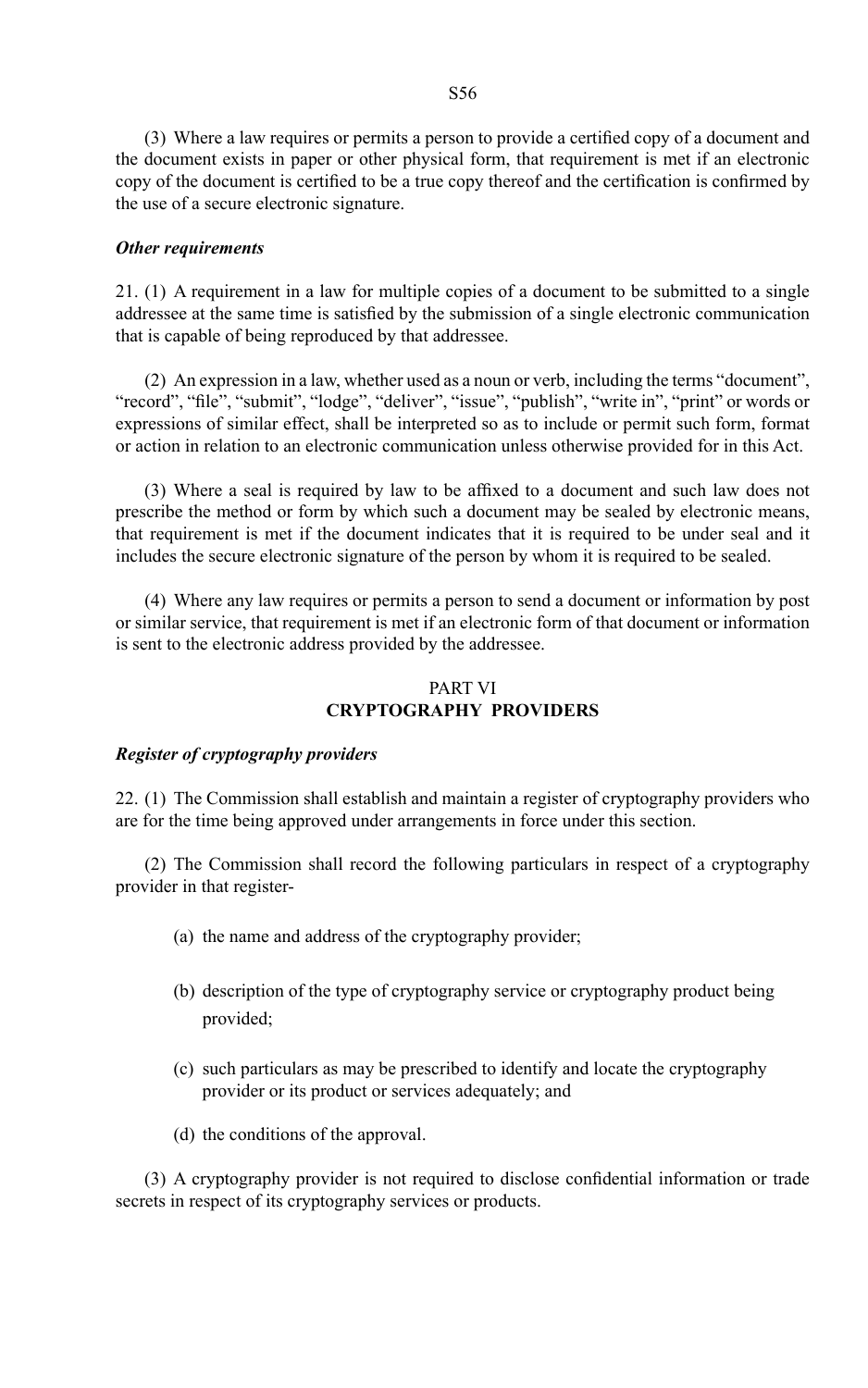# *Registration compulsory*

23*.* (1) A person may not provide cryptography services or cryptography products until the particulars refers to in section 21 in respect of that person have been recorded in the register contemplated in section 22.

 (2) A cryptography provider shall, in the prescribed manner, furnish the Commission with the information required and pay the prescribed administrative fee.

(3) A cryptography service or cryptography product is regarded as being provided in Eswatini if it is provided-

- (a) from premises within Eswatini;
- (b) to a person who is resident in Eswatini when that person makes use of the service or product; or
- (c) to a person who uses the service or product for the purpose of a business carried on in Eswatini or from premises within Eswatini.

## *Restrictions on disclosure of information*

24. (1)Information contained in the register provided for in section 22 shall not be disclosed to any person other than to employee of the Commission who are responsible for the keeping of the register.

- (2) Subsection (1) does not apply in respect of information which is disclosed-
	- (a) to a relevant authority which investigates a criminal offence or for the purposes of any criminal proceedings;
	- (b) to government agencies responsible for safety and security in the Kingdom pursuant to an official request;
	- (c) to a cyber inspector; or
	- (d) for the purpose of any civil proceedings which relate to the provision of cryptography services or cryptography products and to which a cryptography provider is a party.

## PART VII **E-GOVERNMENT SERVICES**

# *Acceptance of electronic filing and issuing of documents*

25. Any public body that, pursuant to any law-

- (a) accepts the filing of documents, or requires that documents be created or retained;
- (b) issues any permit, licence or approval; or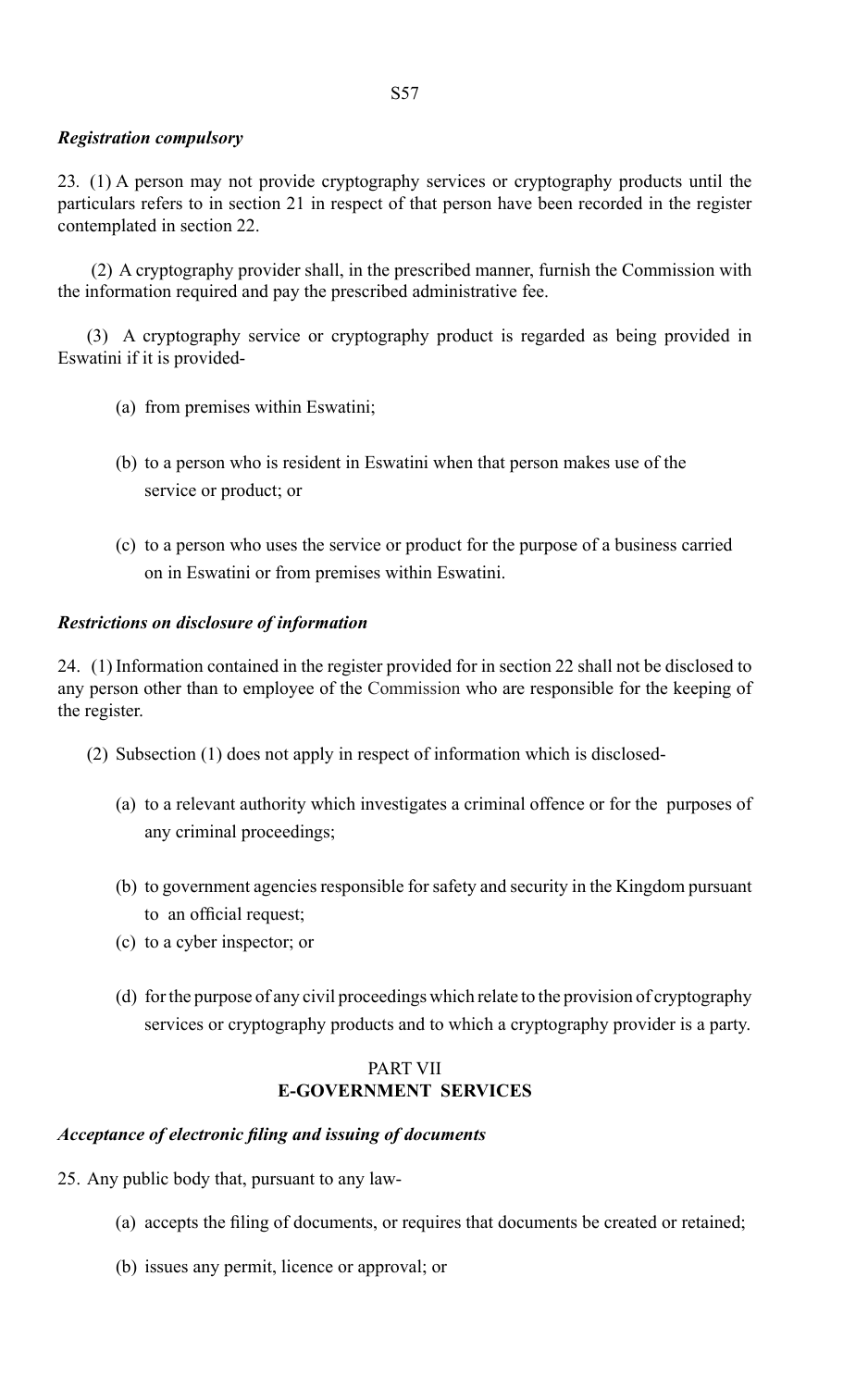- (c) provides for a manner of payment, may, notwithstanding anything to the contrary in such law-
	- (i) accept the filing of such documents, or the creation or retention of such documents in the form of electronic communications;
- (ii) issue such permit, licence or approval in the form of an electronic communication; or
	- (iii) make or receive payment in electronic form or by electronic means.

## *Requirements may be specified*

26. (1) In any case where a public body performs any of the functions referred to in section 25, such body may specify by notice in the Gazette*-* 

- (a) the manner and format in which the electronic communications shall be filed, created, retained or issued;
- (b) in cases where the electronic communication has to be signed, the type of electronic signature required including, if applicable, a requirement that the sender use an electronic signature or secure electronic signature;
- (c) the identity of or criteria that shall be met by the certifying authority appointed in accordance with the Electronic Records (Approved Process) Regulations, 2009 or under this Act used by the person filing the document;
- (d) the appropriate control processes and procedures to ensure adequate integrity, security and confidentiality of electronic communications or payments; and
- (e) any other requirements for electronic communications or payments.

 (2) Nothing in this Act shall compel any public body to issue any document in the form of electronic communications.

## *Use of information technology*

27. (1) The Director shall exercise control over the use of all communications and information technology equipment and services by any public body.

- (2) In exercising its power under this section, the Director may-
	- (a) prescribe guidelines or rules regarding the use of any communications and information technology equipment or services by a public body;
	- (b) prescribe guidelines or rules regarding safety and security of communications and information technology equipment or services used by a public body;
	- (c) oversee any use of any communications and information technology equipment or services by a public body;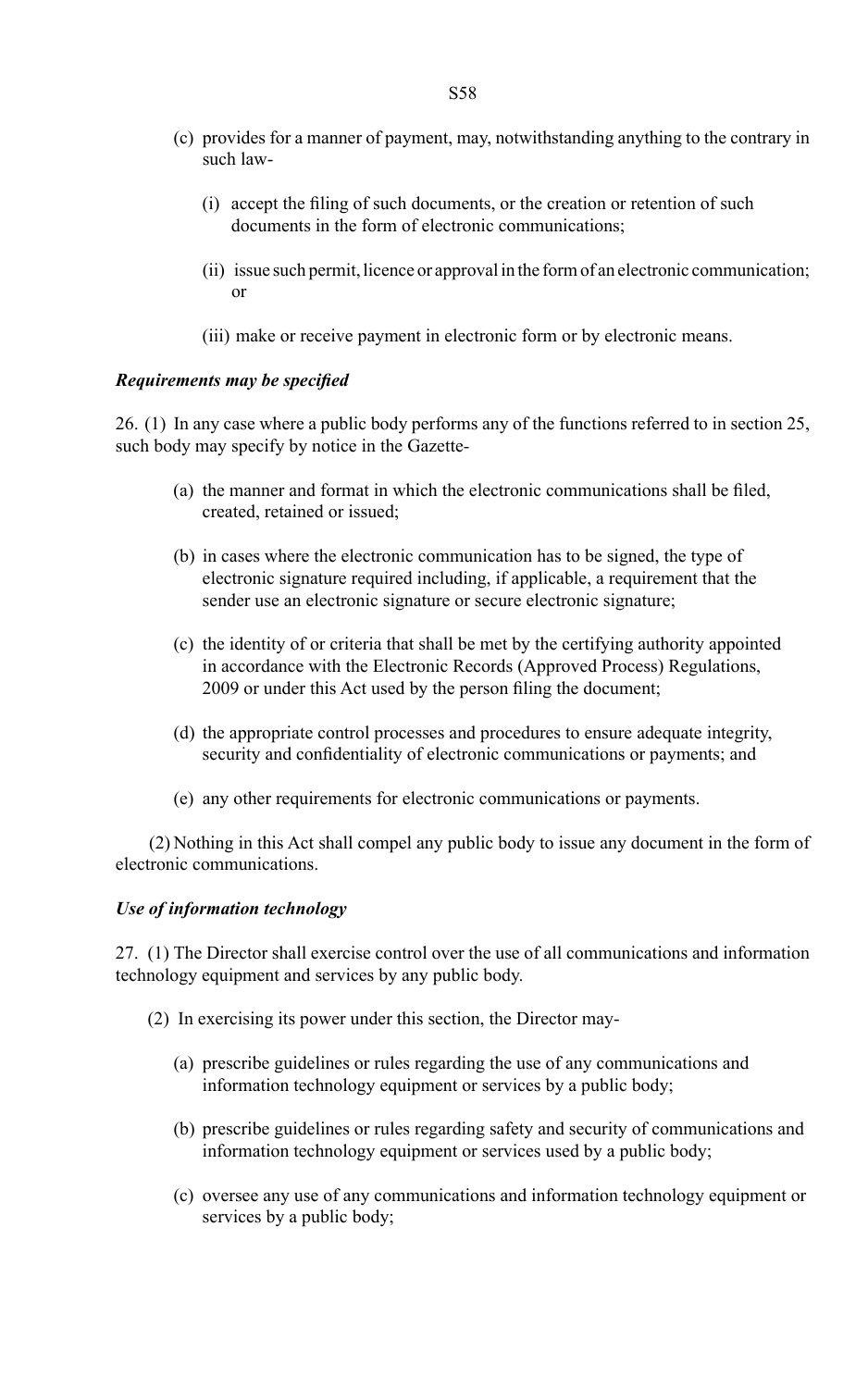(d) direct any public body or any officer or employee to take such measures or stop carrying on such activities as are specified in the notice if they are necessary to ensure compliance with the provisions of this Act or any regulations made under the Act.

## PART VIII **CONSUMER PROTECTION**

#### *Scope of application*

28. (1) This Part applies to contracts concerning goods or services concluded between a supplier and a consumer by means of electronic communications.

- (2) Section 30 does not apply to contracts-
	- (a) for financial services, including but not limited to, investment services, insurance and reinsurance operations, banking services and operations relating to dealings in securities:
	- (b) by way of an auction;
	- (c) for the supply of foodstuffs, beverages or other goods intended for everyday consumption supplied to the home, residence or workplace of the consumer;
	- (d) for services which began with the consent of the consumer before the end of the seven-day period referred to in section 30;
	- (e) where the price for the supply of goods or services is dependent on fluctuations in the financial markets and which cannot be controlled by the supplier;
	- (f) where the goods-
		- (i) are made to the specifications of the consumer;
		- (ii) are clearly personalised;
		- (iii) by reason of their nature cannot be returned; or
		- (iv) are likely to deteriorate or expire rapidly;
	- (g) where audio or video recordings or computer software were downloaded or unsealed by the consumer;
	- (h) for the sale of newspapers, periodicals, magazines and books;
	- (i) for the provision of gaming and lottery services;
	- (j) for on-line gambling; or
	- (k) for the provision of accommodation, transport, catering or leisure services and where the supplier undertakes, when the transaction is concluded, to provide these services on a specific date or within a specific period.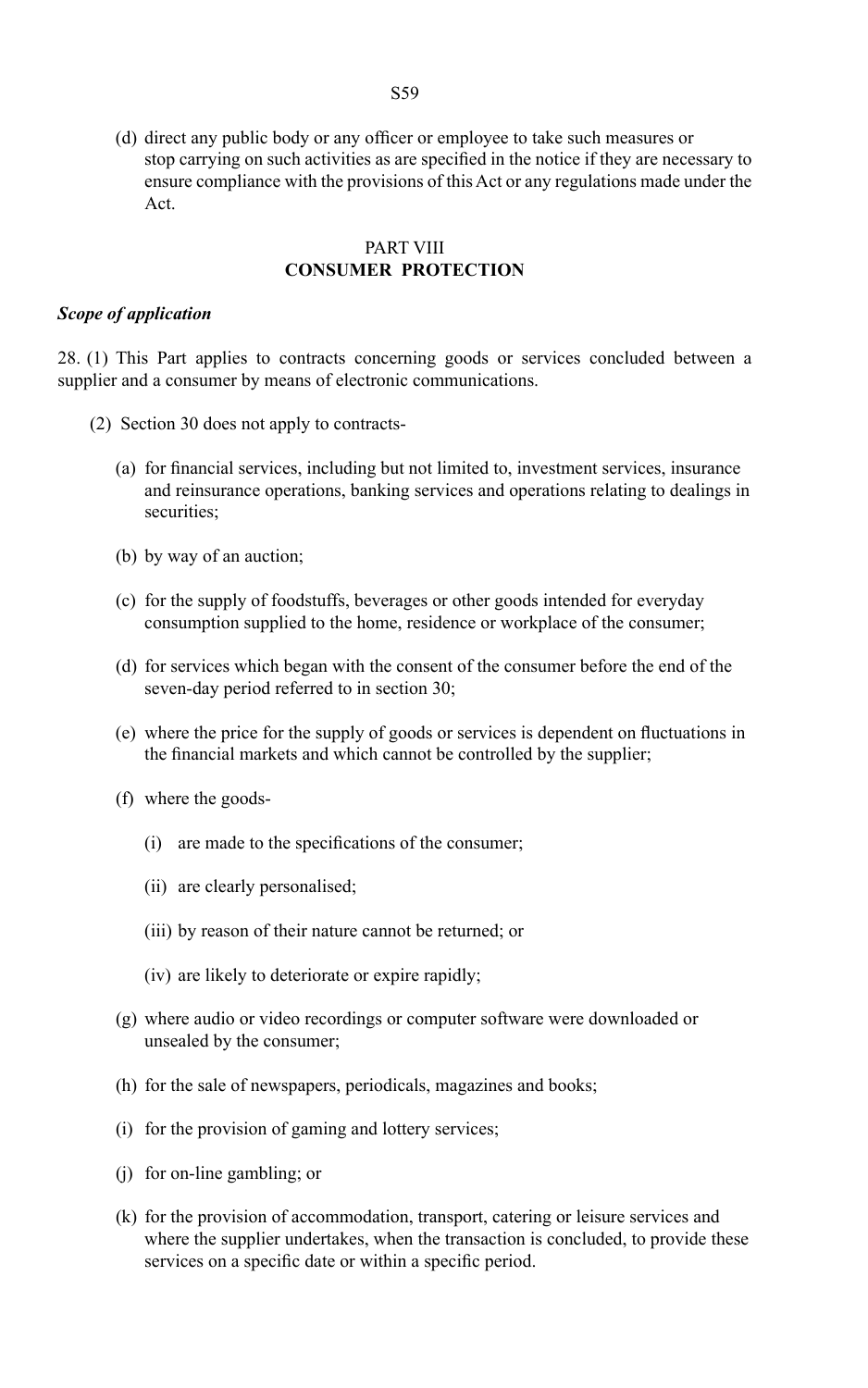#### *Obligations of suppliers*

29. (1) A supplier offering goods or services for sale, for hire or for exchange by way of an electronic transaction shall make the following information available to consumers-

- (a) its full contact details, including its place of business, e-mail address and telefax number;
- (b) a sufficient description of the main characteristics of the goods or services offered by that supplier to enable a consumer to make an informed decision on the proposed electronic transaction;
- (c) the full price of the goods or services, including transport costs, taxes and any other fees or costs;
- (d) information regarding the payment system that is sufficiently secure with reference to accepted technological standards at the time of the transaction and the type of transaction concerned;
- (e) any terms of agreement and the manner and period within which consumers can access and maintain a full record of the transaction.
- (2) The supplier shall provide the consumer with an opportunity-
	- (a) to review the entire electronic transaction;
	- (b) to correct any mistakes; and
	- (c) to withdraw from the transaction, before finally placing any order.

(3) If a supplier fails to comply with the provisions of sub-sections 1 or 2, the consumer may cancel the transaction within fourteen days of receiving the goods or services under the transaction.

(4) If a transaction is cancelled in terms of subsection 3-

- (a) the consumer shall return the performance of the supplier or, where applicable, cease using the services performed; and
- (b) the supplier shall refund all payments made by the consumer minus the direct cost of returning the goods.

## *Performance*

30. (1) The supplier shall execute the order within thirty (30) days after the day on which the supplier received the order, unless the parties have agreed otherwise.

(2) Where a supplier has failed to execute the order within thirty (30) days or within the agreed period, the consumer may cancel the agreement with seven days' written notice.

(3) If a supplier is unable to perform in terms of the agreement on the grounds that the goods or services ordered are unavailable, the supplier shall immediately notify the consumer of this fact and refund any payments within thirty (30) days after the date of such notification.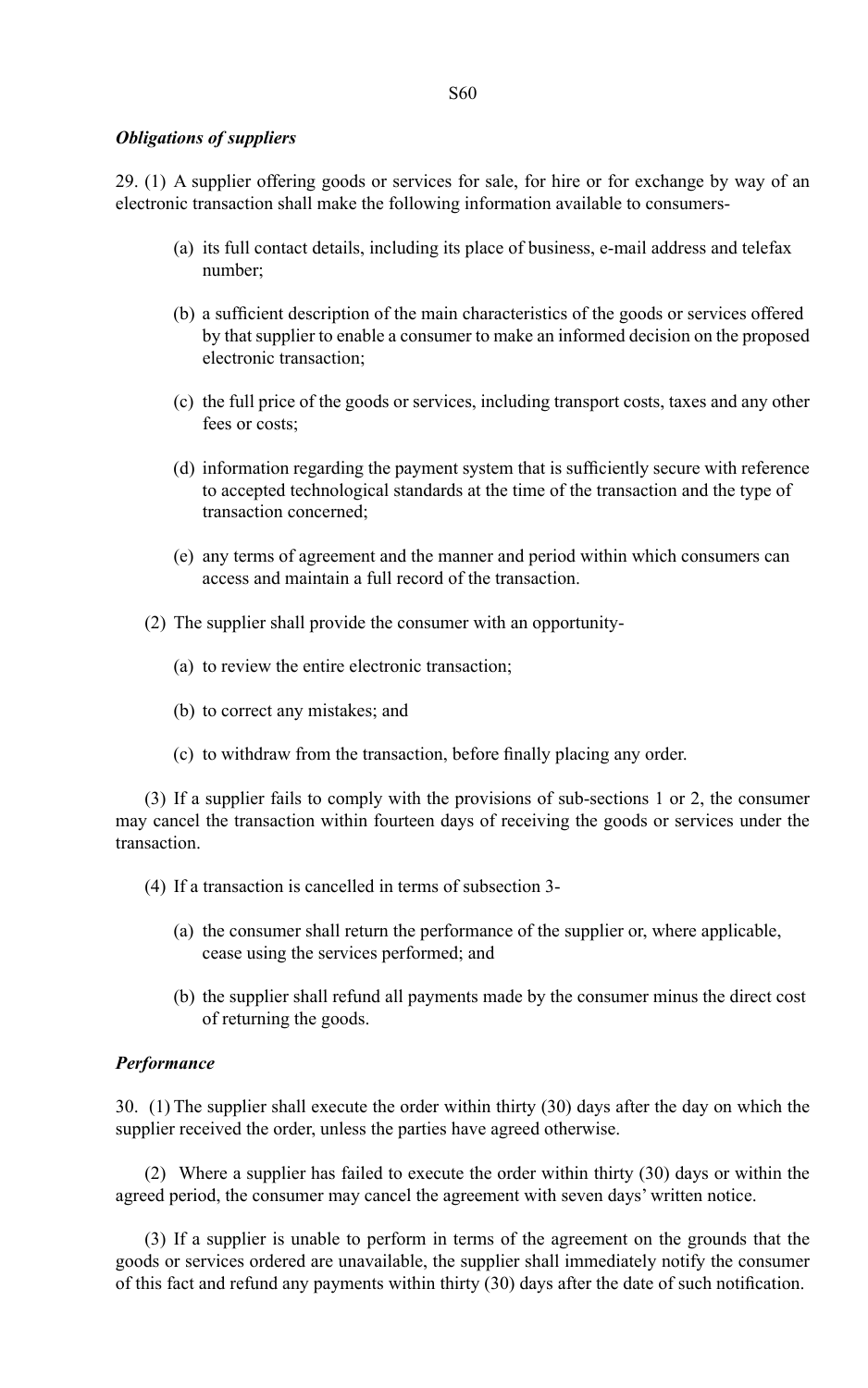## *Cooling-off period*

31. (1) A consumer is entitled to cancel without reason and without penalty any transaction and any related credit agreement for the supply of-

- (a) goods within seven days after the date of the receipt of the goods; or
- (b) services within seven days after the date of the conclusion of the contract.
- (2) The charge that may be levied on the consumer is the direct cost of returning the goods.

(3) If payment for the goods or services has been effected prior to a consumer exercising a right referred to in subsection (1), the consumer is entitled to a full refund of such payment, which refund must be made within thirty (30) days of the date of cancellation.

(4) This section shall not be construed as prejudicing the rights of a consumer provided for in any other law.

## *Applicability of foreign law*

32. The protection provided to consumers in this Part, applies irrespective of the legal system applicable to the agreement in question.

## *Non-exclusion*

33. Any provision in an agreement that excludes any rights provided for in this Part is null and void.

## *Unsolicited electronic communications*

34. (1) Marketing by means of electronic communication shall provide the addressee with-

- (a) the identity of the originator and contact details including its place of business, e-mail, address and telefax number;
- (b) a valid and operational opt-out facility from receiving similar communications in future; and
- (c) the identifying particulars of the source from which the originator obtained the addressee's personal information.

(2) Unsolicited commercial communications may only be sent to addressees where the optin requirement is met.

- (3) The opt-in requirement shall be considered to have been met where-
	- (a) the email address and other personal information of the addressee was collected by the originator of the message in the course of a sale or negotiations for a sale;
	- (b) the originator sends promotional messages relating to its similar products and services only to the addressee;
	- (c) when the personal information and address was collected by the originator, the originator offered the addressee the opportunity to opt-out free of charge; and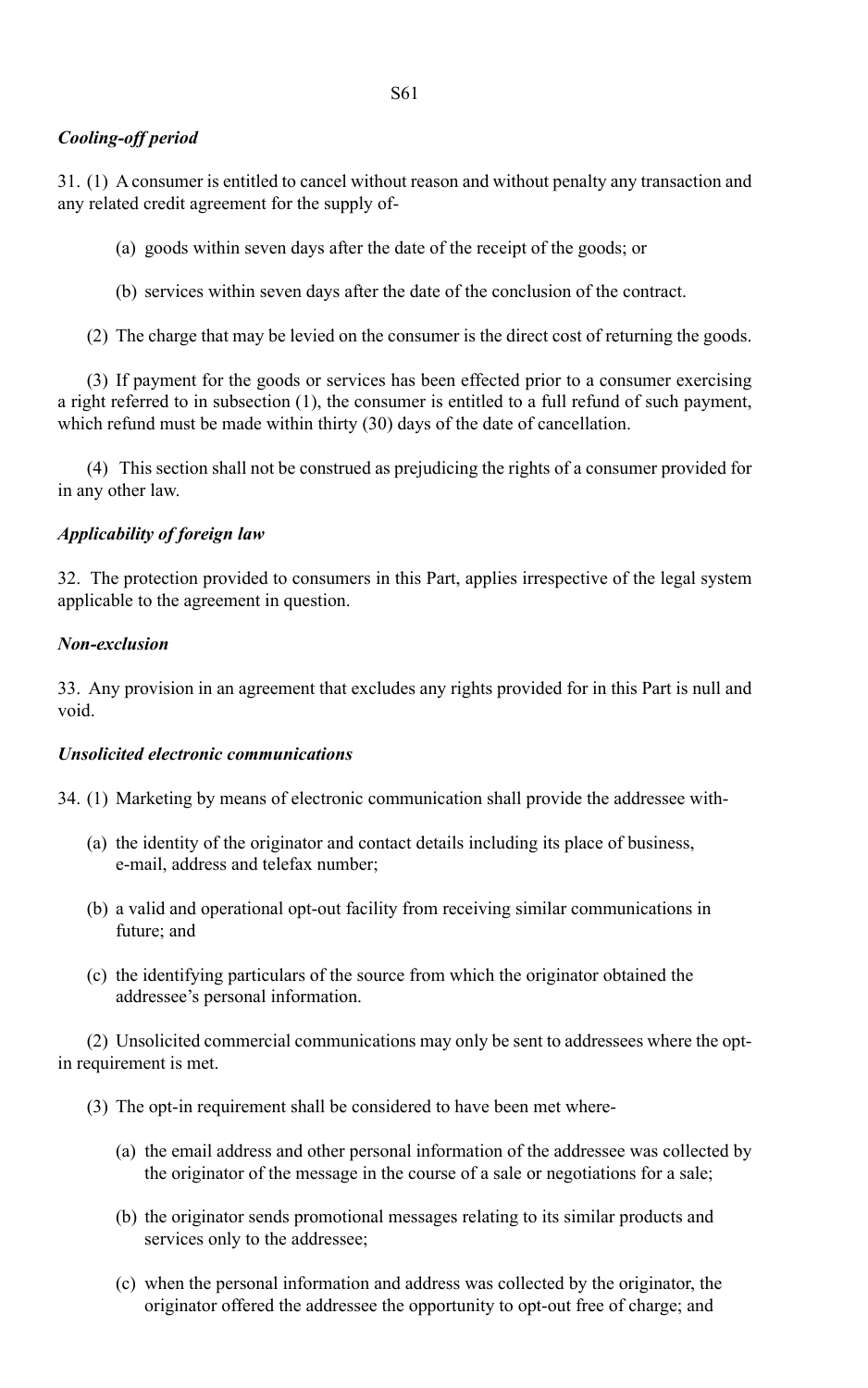(d) the opportunity to opt-out is provided by the originator to the addressee with every subsequent message.

(4) A contract shall not be formed where an addressee does not respond to an unsolicited commercial communication.

- (5) An originator who
	- (a) fails to provide the recipient with an operational opt-out facility referred to in subsections  $(1)$  (b) and  $(3)$  (d); or
	- (b) persists in sending unsolicited commercial communications to an addressee, who has opted out from receiving any further electronic communications from the originator through the originator's opt-out facility,

commits an offence and shall, on conviction be liable to a fine not exceeding fifty thousand Emalangeni (E50,000) or imprisonment for a period not exceeding (1) one year or both.

(6) A person who advertises goods or services in contravention of the provisions of this section, commits an offence and shall, on conviction be liable to a fine not exceeding fifty thousand Emalangeni (E50,000) or imprisonment for a period not exceeding (1) one year or both."

## *Complaints*

35. A consumer may lodge a complaint with the Eswatini Communications Commission in respect of any non-compliance with the provisions of this Part by a supplier.

# PART IX **LIMITATION OF LIABILITY OF SERVICE PROVIDERS**

## *Mere conduit*

36. (1) A service provider shall not be subject to any civil liability in respect of third-party material in the form of electronic communications to which the service provider merely provides access to a telecommunications system for the transmission in a telecommunications system of information provided by a recipient of a telecommunications service, routing or storage of electronic communications via an information system under its control, as long as the service provider-

- (a) did not initiate the transmission;
- (b) does not select the addressee of the transmission;
- (c) performs the functions in an automatic, technical manner without selection of the data; and
	- (d) does not modify the data contained in the transmission.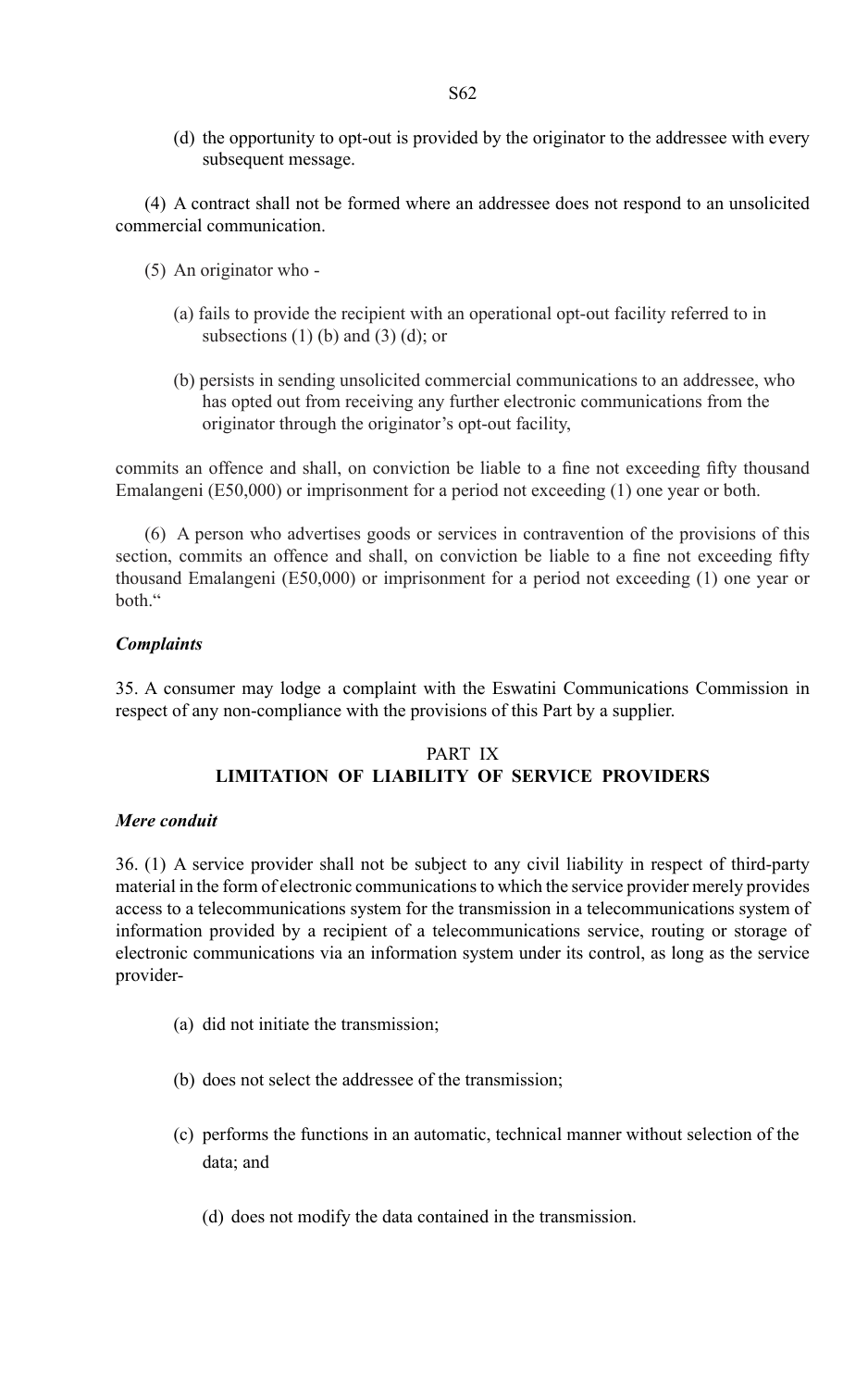(2) The acts of transmitting, routing and providing access referred to in subsection (1) include the automatic, intermediate and transient storage of the information transmitted in so far as this takes place-

- (a) for the sole purpose of carrying out the transmission in the telecommunications system;
- (b) in a manner that makes it ordinarily inaccessible to anyone other than anticipated recipients; and
- (c) for a period no longer than is reasonably necessary for the transmission.

## *Caching*

37. A service provider shall not be subject to any civil liability in respect of third-party material in the form of electronic communications for the automatic, intermediate and temporary storage of that data, where the purpose of storing such data is to make the onward transmission of the data more efficient to other recipients of the service upon their request, as long as the service provider-

- (a) does not modify the information;
- (b) complies with conditions on access to the data;
- $(c)$  complies with any rules regarding the updating of the data,, specified in a manner widely recognised and used by industry;
- (d) does not interfere with the lawful use of rights management information, widely recognised and used by industry, to obtain information on the use of the data; and
- (e) removes or disables access to the data it has stored upon receiving a take-down notification referred to in section 40.

## *Hosting*

38. (1) A service provider shall not be subject to civil liability in respect of third-party material in the form of electronic communications where the service provider provides a service at the request of the recipient of the service that consists of the storage of data provided by a recipient of the service, as long as the service provider-

- (a) does not have actual knowledge that the electronic communication or an activity relating to the electronic communication is infringing the rights of a third party;
- (b) is not aware of facts or circumstances from which the infringing activity or the infringing nature of the electronic communication is apparent; and
- (c) upon receipt of a take-down notification from the aggrieved party referred to in section 40, acts expeditiously to remove or to disable access to the data.

(2) The limitations on liability established by this section do not apply to a service provider unless it has designated an agent to receive notifications of infringement and has provided through its service, including on its websites in locations accessible to the public, the contact details of the agent.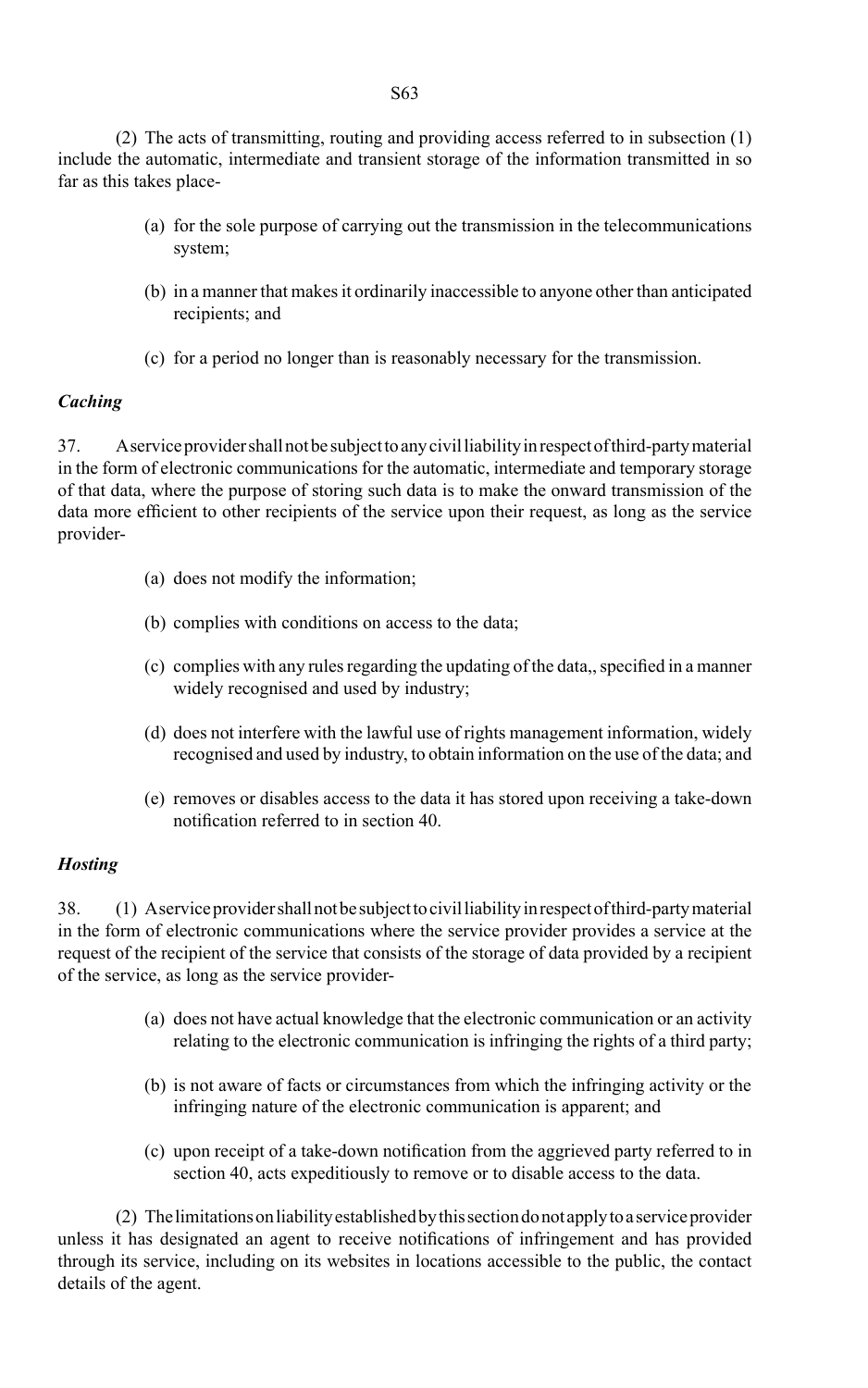(3) Subsection (1) does not apply when the recipient of the service is acting under the authority or the control of the service provider.

## *Information location services*

39. A service provider shall not be subject to civil liability in respect of third-party material in the form of electronic communications if the service provider refers or links users to a web page containing an infringing electronic communication or an infringing activity, by using information location tools, including a directory, index, reference, pointer or hyperlink, where the service provider-

- (a) does not have actual knowledge that the electronic communication or an activity relating to the electronic communication is infringing the rights of that person;
- (b) is not aware of facts or circumstances which evidences the infringing activity or the infringing nature of the electronic communication;
- (c) does not receive a financial benefit directly attributable to the infringing activity; and
- (d) removes or disables access to the reference link of the electronic communication or activity within a reasonable time after being informed that the electronic communication or the activity relating to such electronic communication infringes the rights of a person.

## *Take-down notification*

40. (1) Forthepurposesofthischapter,anotificationofunlawfulactivityshallbeintheformof an electronic communication and it shall be addressed to the service provider or its designated agent.

- (2) The notification shall include-
	- (a) the full names and address of the complainant;
	- (b) the signature of the complainant;
	- (c) identification of the right that has allegedly been infringed;
	- (d) identification of the material or activity that is claimed to be the subject of unlawful activity;
	- (e) the remedial action required to be taken by the service provider in respect of the complaint;
	- (f) telephonic and electronic contact details, if any, of the complainant;
	- (g) a statement that the complainant is acting in good faith;
	- (h) a statement by the complainant that the information in the take-down notification is, to the knowledge of the complainant, true or correct.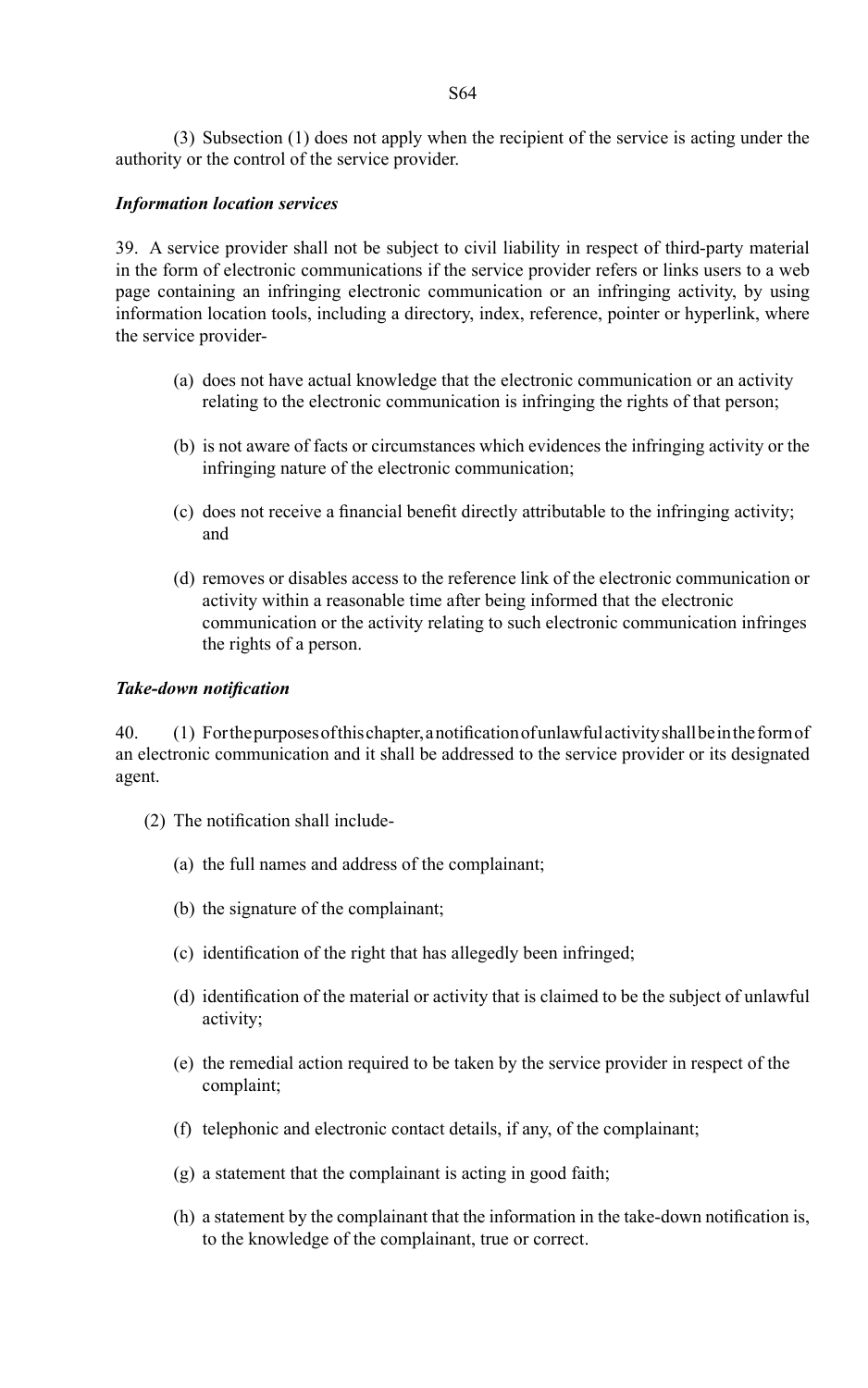(3) Any person who lodges a notification of unlawful activity with a service provider knowing that it materially misrepresents the facts may be held liable for damages for wrongful take-down.

 (4) A service provider is not liable for wrongful take-down in a bona fide response to a notification of unlawful activity which complies with subsection (2).

## *No general obligation to monitor*

41. (1) When providing the services contemplated in this Part there is no general obligation on a service provider to-

- (a) monitor the data which it transmits or stores; or
- (b) actively seek facts or circumstances indicating an unlawful activity.

(2) The Minister may subject to provisions of any other law issue regulations prescribing procedures for service providers to-

- (a) inform the competent public authorities of alleged illegal activities under-taken or information provided by recipients of their service; and
- (b) communicate to the competent authorities, at their request, information enabling the identification of recipients of their service.

## *Recognition of representative body*

42. (1) The Minister may, on application by an industry representative body for service providers by notice in the Gazette, recognize such body for purposes of this Act.

(2) The Minister may only recognize a representative body referred to in subsection (1) if the Minister is satisfied that-

- (a) its members are subject to a code of conduct;
- (b) membership is subject to adequate criteria;
- (c) the code of conduct requires continued adherence to adequate standards of conduct; and
- (d) the representative body is capable of monitoring and enforcing its code of conduct adequately.

(3) Where a representative body, recognized under sub-section (1), contravenes the provisions of any law or conducts itself contrary to its code of conduct, the Minister may suspend or revoke recognition of that representative body after a hearing.

(4) The Minister shall afford the representative body adequate opportunity to make written or oral representations prior to making a decision in terms of sub-section (3).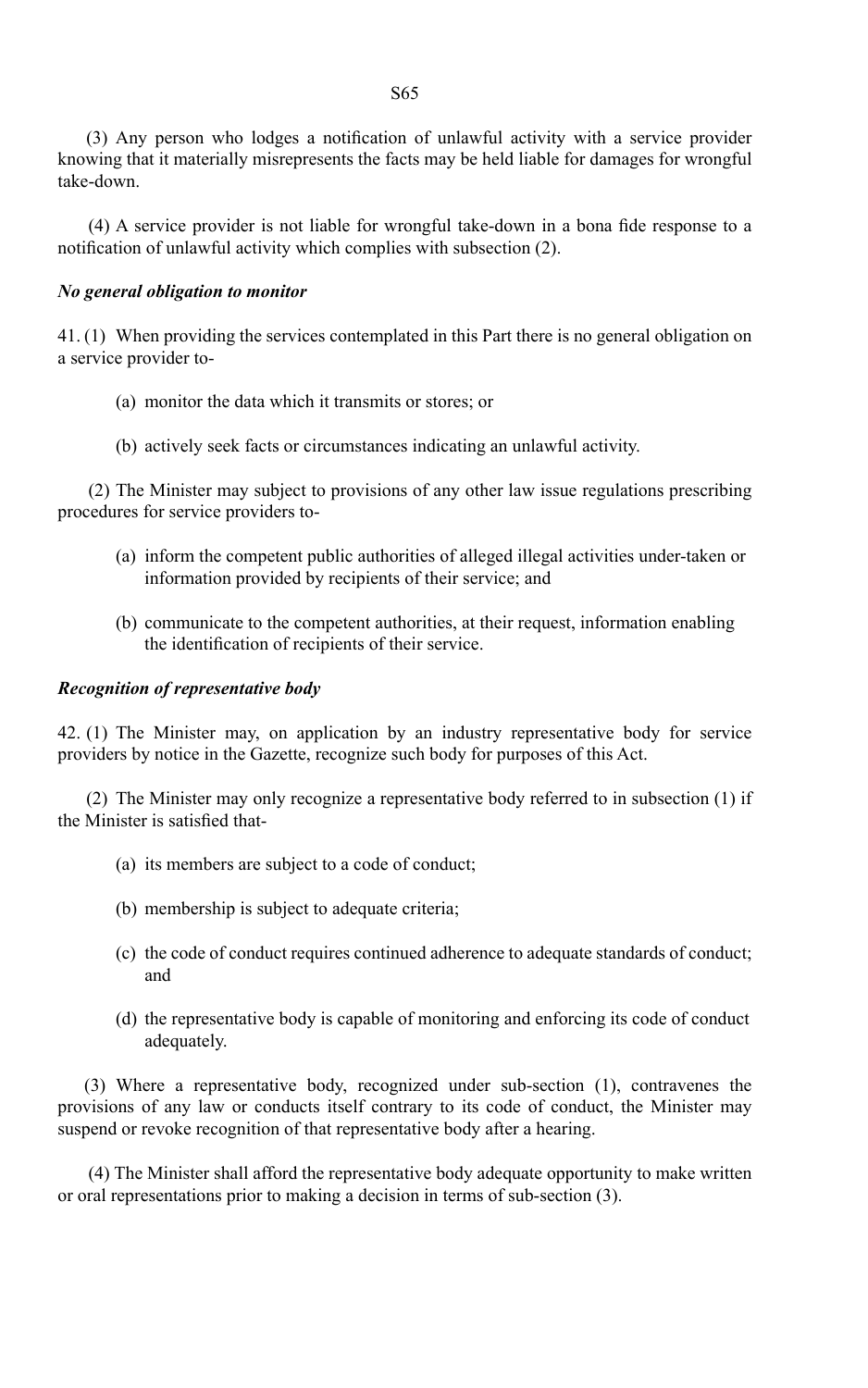## *Conditions for eligibility*

- 43. The limitations on liability established by this Part apply to a service provider if-
	- (a) the service provider is a member of representative body referred to in this Act; and
	- (b) the service provider has adopted and implemented the official code of conduct of that representative body.

## *Savings*

44. (1) This Part shall not affect-

- (a) any obligation founded on an agreement;
- (b) the obligation of a service provider acting as such under a licensing or other regulatory regime established by or under any law;
- (c) any obligation imposed by law or by a court to remove, block or deny access to any information; or
- (d) any right to limitation of liability based on the common law or the Constitution.
- (2) This Part does not affect civil liability in terms of the common law or a statute.

## PART X **GENERAL PROVISIONS**

## *Offence by body corporate*

45. (1)If an offence under this Act or any regulation made under this Act has been committed by a company or a member of a partnership, firm or business, society or association of persons, every director or officer of that company or any other member of the partnership or association or other person concerned with the management of the partnership, firm or business, society or association of persons shall be liable for that offence unless that person proves to the satisfaction of the court that –

- (a) due diligence to secure compliance with the provisions of this Act was applied by that person, and
- (b) that offence was committed without the knowledge, consent or connivance of that person.

 (2) A person, company, partnership, firm, business, society or association of persons convicted of an offence under this section shall be liable to a fine not exceeding one hundred thousand Emalangeni (E100,000) or imprisonment of a period not exceeding five years or both.